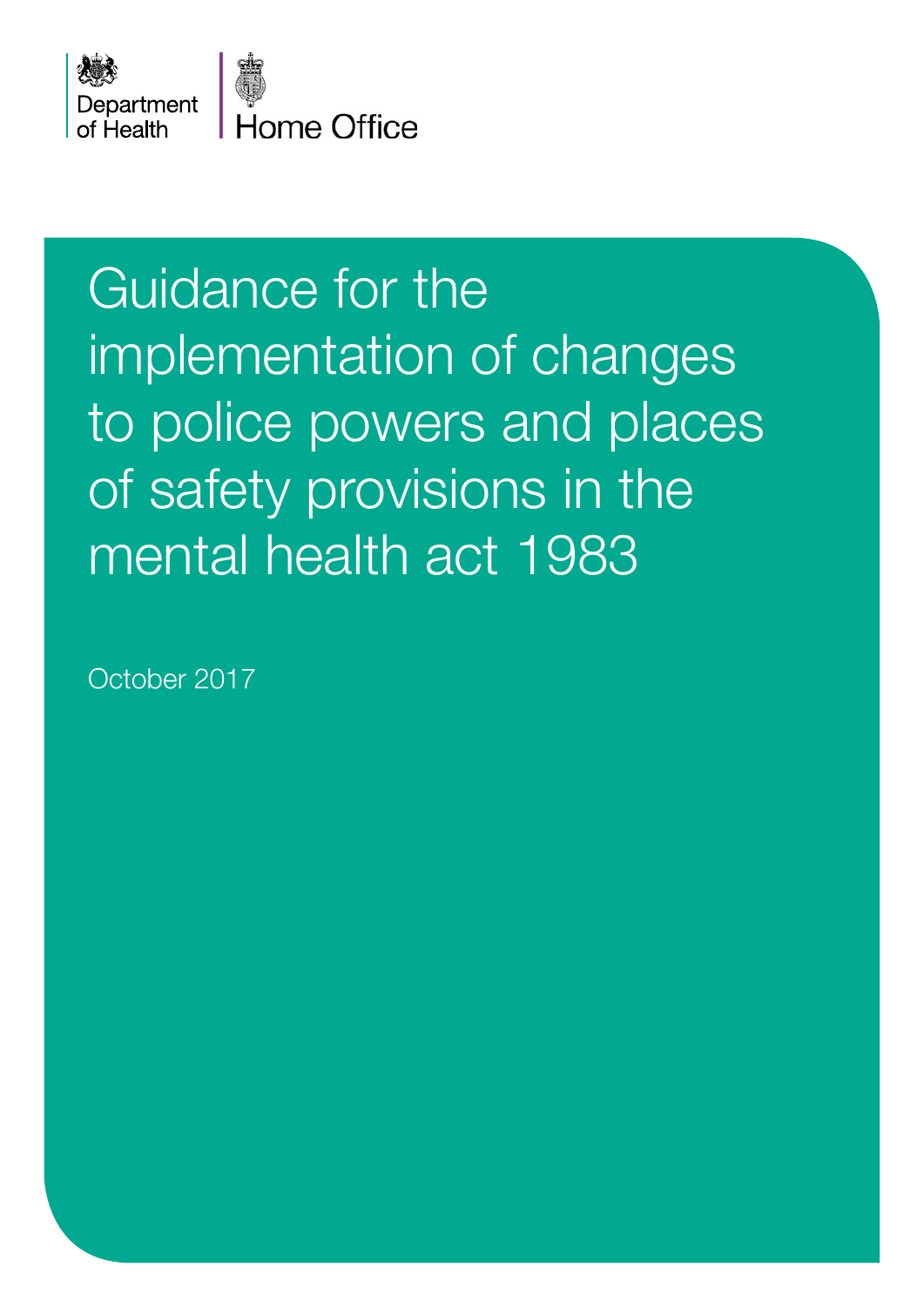### **Contents**

| 1. |      |                                                                        |  |  |  |
|----|------|------------------------------------------------------------------------|--|--|--|
|    | 1.1  |                                                                        |  |  |  |
|    | 1.4  |                                                                        |  |  |  |
|    | 1.6  |                                                                        |  |  |  |
|    | 1.11 |                                                                        |  |  |  |
| 2. |      |                                                                        |  |  |  |
|    | 2.1  |                                                                        |  |  |  |
|    | 2.3  |                                                                        |  |  |  |
|    | 2.5  |                                                                        |  |  |  |
|    | 2.6  |                                                                        |  |  |  |
|    | 2.7  |                                                                        |  |  |  |
|    | 2.9  |                                                                        |  |  |  |
|    | 2.13 |                                                                        |  |  |  |
|    | 2.18 |                                                                        |  |  |  |
| 3. |      |                                                                        |  |  |  |
|    | 3.1  |                                                                        |  |  |  |
|    | 3.2  |                                                                        |  |  |  |
|    | 3.3  |                                                                        |  |  |  |
|    | 3.11 | When it is appropriate to use a suitable place as a place of safety 15 |  |  |  |
|    |      |                                                                        |  |  |  |
|    | 3.15 |                                                                        |  |  |  |
|    | 3.18 |                                                                        |  |  |  |
|    | 3.18 |                                                                        |  |  |  |
|    | 3.20 |                                                                        |  |  |  |
|    | 3.29 |                                                                        |  |  |  |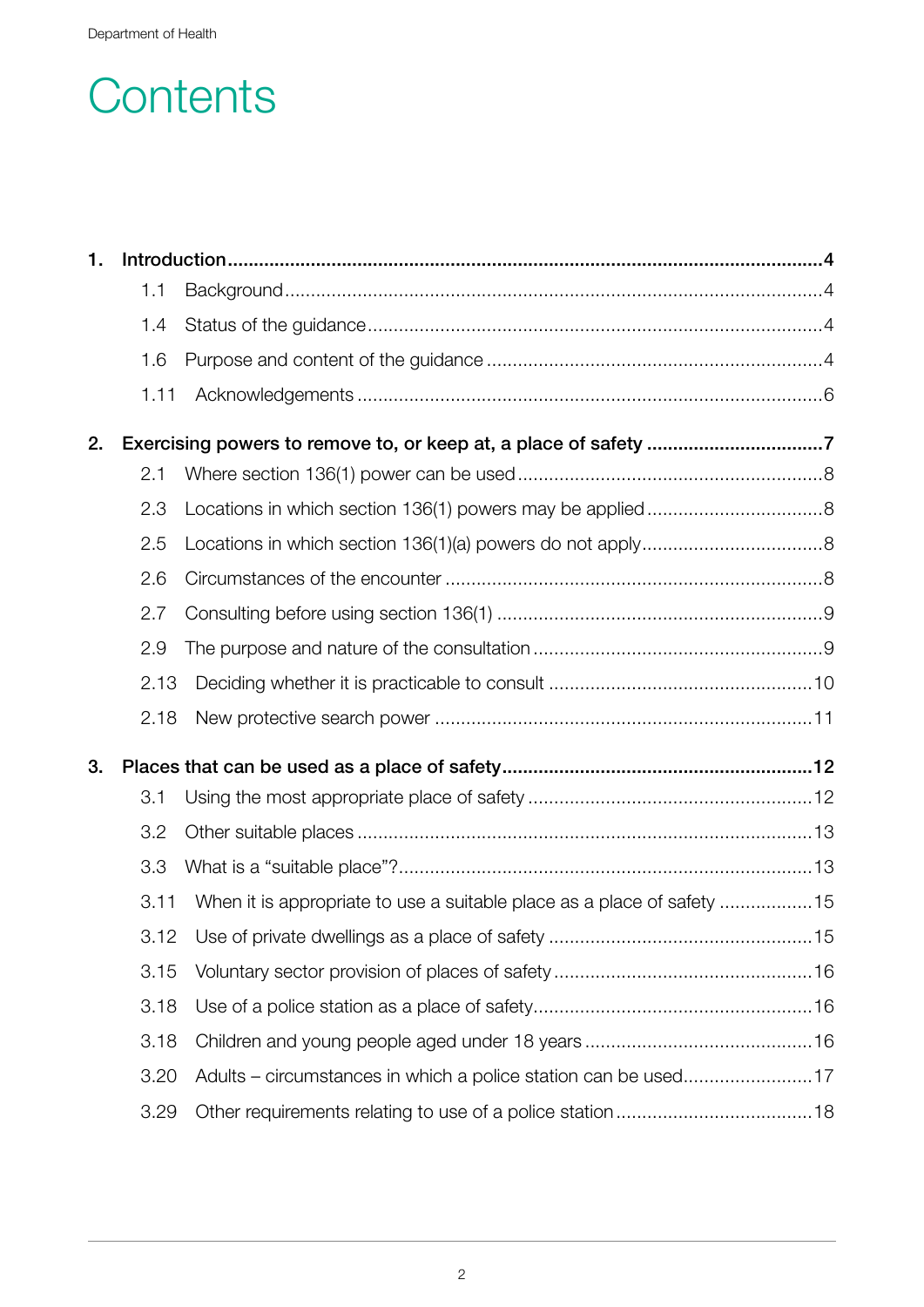| 4. |        |  |  |  |
|----|--------|--|--|--|
|    | 4.1    |  |  |  |
|    | 4.2    |  |  |  |
|    | 4.5    |  |  |  |
|    | 4.9    |  |  |  |
|    | 4.12   |  |  |  |
|    | 4.13   |  |  |  |
|    | 4.15   |  |  |  |
|    | 4.17   |  |  |  |
| 5. |        |  |  |  |
|    | 5.1    |  |  |  |
|    | 5.8    |  |  |  |
|    | 5.8    |  |  |  |
|    | 5.10   |  |  |  |
| 6. |        |  |  |  |
|    | 6.1    |  |  |  |
|    | 6.2    |  |  |  |
|    | 6.3    |  |  |  |
|    | 6.4    |  |  |  |
|    | Annex: |  |  |  |
|    |        |  |  |  |
|    |        |  |  |  |
|    |        |  |  |  |
|    |        |  |  |  |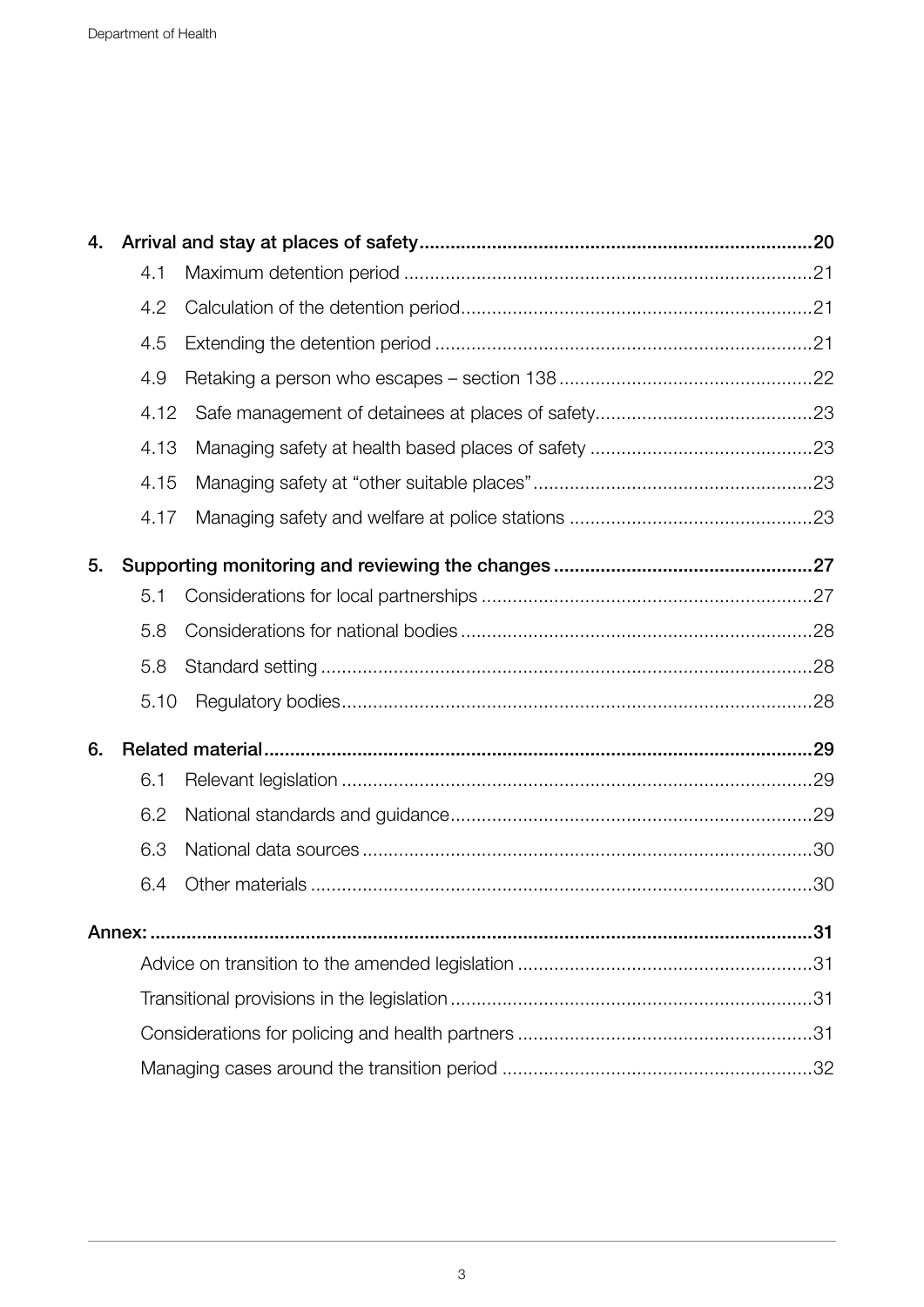## 1. Introduction

### **Background**

- 1.1 This guidance has been produced to support the implementation of changes to the police powers and places of safety provisions in the Mental Health Act 1983 ("the 1983 Act") made by the Policing and Crime Act 2017 ("the 2017 Act"). These changes primarily relate to police powers to act in respect of people experiencing a mental health crisis for the purposes of ensuring their care and safety.
- 1.2 The main legislative changes are:
	- amendments to sections 135, 136 and 138;
	- insertion of new sections 136A, 136B and 136C;
	- making of new regulations: The Mental Health Act 1983 (Places of Safety) Regulations 2017.
- 1.3 These changes come into force on 11 December 2017. The changes will not apply to cases in train at the start of 11 December 2017 (see Annex).

#### Status of the guidance

- 1.4 This guidance is not statutory. It is intended to provide assistance to relevant organisations and professionals in identifying and understanding the implications of the various changes. Since the 1983 Act applies to England and Wales, this guidance is also relevant in both countries. This guidance should be used in conjunction with other relevant guidance and standards, a number of which are listed in Chapter 6.
- 1.5 Both England and Wales have existing statutory Codes of Practice in relation to the 1983 Act. These statutory Codes of Practice remain in force and healthcare professionals must continue to have regard to the Codes in the exercise of their functions under the 1983 Act (although where there has been a subsequent change in the legislation, this may be a good reason to depart from what is set out in the Code). It is intended that both Codes will be amended to reflect the legislative changes and to incorporate relevant information from this guidance when they are next due for review. Revisions will be subject to the normal consultation processes.

### Purpose and content of the guidance

- 1.6 A person experiencing a mental health crisis should receive the best possible care at the earliest possible point. The legal changes introduced by the 2017 Act are intended to improve immediate service responses to people who need urgent help with their mental health in cases where police officers are the first to respond.
- 1.7 The impact of the changes and the implementation action required may vary depending on current local arrangements or circumstances. For example, in localities where there has previously been a significant reliance on use of police stations as places of safety, the urgent identification of suitable alternatives will clearly be important. This guidance is not intended to dictate local partnership arrangements,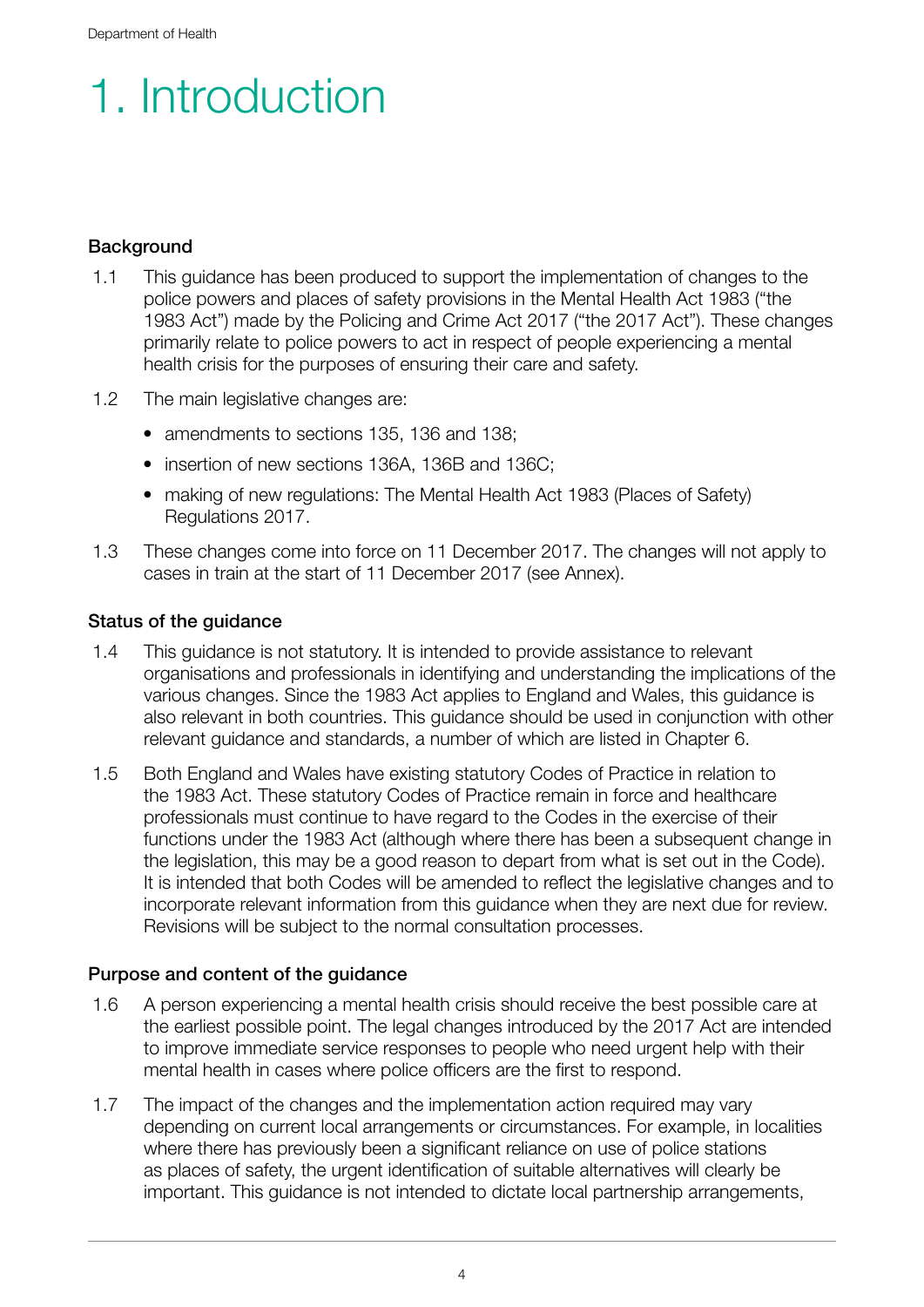which will have developed over time and in accordance with local needs, but to highlight issues that may need consideration when reviewing those arrangements. Proactive joint working, as driven by local Crisis Care Concordat groups across both England and Wales, will remain key to successful implementation of the legislative changes.

- 1.8 The main changes to the police powers and places of safety provisions can be summarised as:
	- section 136 powers may now be exercised anywhere other than in a private dwelling;
	- it is now unlawful to use a police station as a place of safety for anyone under the age of 18 in any circumstances;
	- a police station can now only be used as a place of safety for adults in specific circumstances, which are set out in regulations ;
	- the previous maximum detention period of up to 72 hours has been reduced. to 24 hours (unless a doctor certifies that an extension of up to 12 hours is necessary);
	- before exercising a section 136 power police officers must, where practicable, consult one of the health professionals listed in section 136(1C), or in regulations made under that provision;
	- a person subject to section 135 or 136 can be kept at, as well as removed to, a place of safety. Therefore, where a section 135 warrant has been executed, a person may be kept at their home (if it is a place of safety) for the purposes of an assessment rather than being removed to another place of safety;
	- a new search power allows police officers to search persons subject to section 135 or 136 powers for protective purposes.
- 1.9 This guidance addresses the legislative changes as they might apply chronologically in a typical engagement, rather than in the order they appear in the legislation. It therefore starts with initial interactions between a police officer and a person believed to be suffering from mental disorder, followed by identification of places of safety, procedures to be followed at those places, and suggestions for reviewing and monitoring implementation of the changes. The guidance tries to anticipate and address the most likely issues that may arise from the legislative changes. However, if in doubt in any particular circumstances, professionals within organisations involved in such cases should seek specific legal advice or procedural guidance.
- 1.10 The organisations with the most direct interest in this guidance are police forces, mental health trusts in England, clinical commissioning groups in England, mental health services within Local Health Boards in Wales, NHS Wales, local authority social services departments, and ambulance services. It may also be of interest to people who may be subject to the police powers and places of safety provisions, as well as to their families.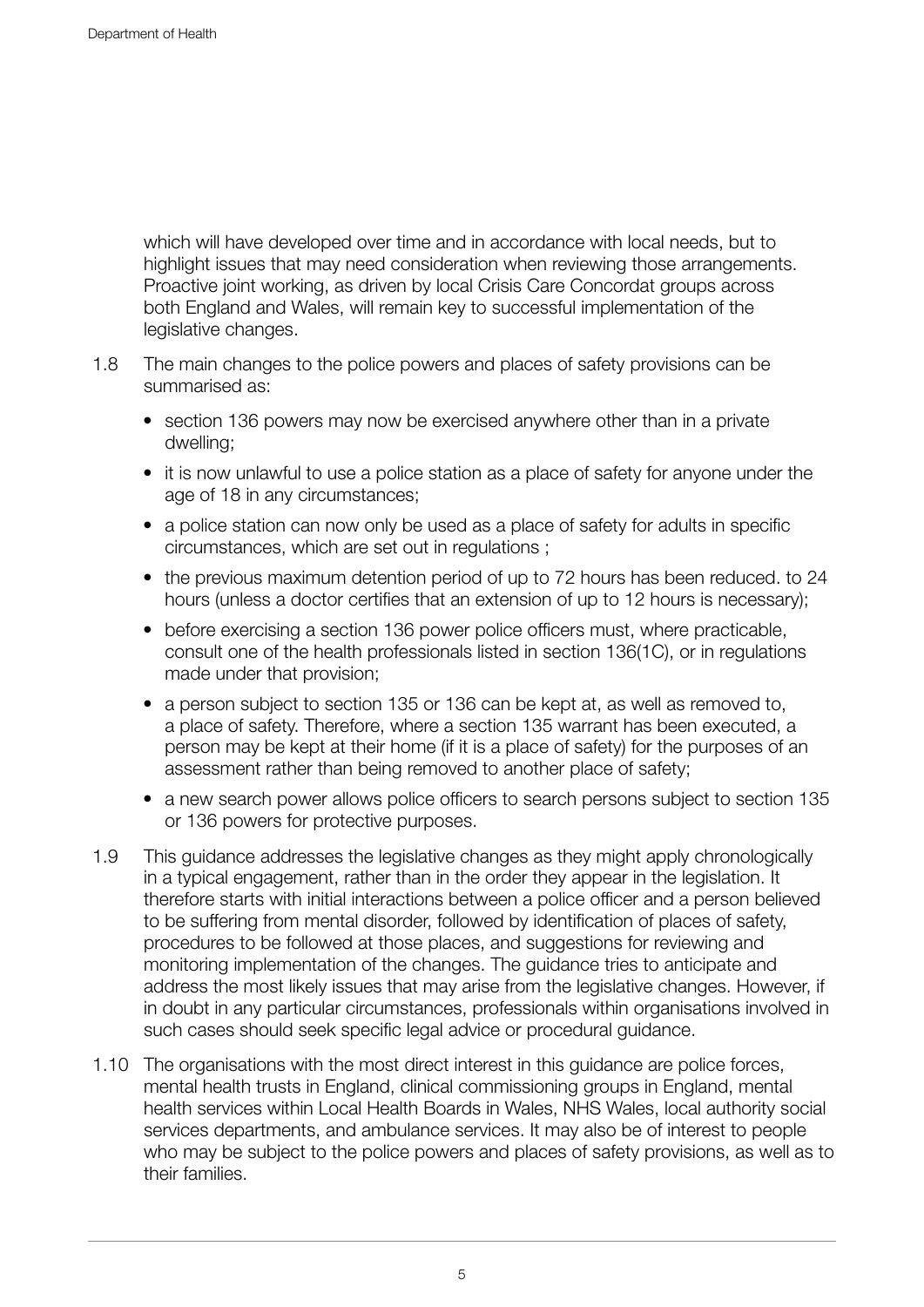### Acknowledgements

This guidance has been developed by the Department of Health and the Home Office informed by consultation with expert health, policing and social care stakeholders, including the following organisations:

| <b>AMHP</b> leads network                     | <b>Mental Health Alliance</b>                            |
|-----------------------------------------------|----------------------------------------------------------|
| Association of Ambulance Chief Executives     | Mind                                                     |
| Association of Police and Crime Commissioners | National Policing Lead for Custody                       |
| <b>British Association of Social Workers</b>  | National Policing Lead for Mental Health and<br>Policing |
| <b>British Transport Police</b>               | NHS England                                              |
| <b>Care Quality Commission</b>                | <b>NHS Providers</b>                                     |
| Centre for Mental Health                      | PCC Working Party on Mental Health                       |
| College of Policing                           | Rethink                                                  |
| Experts by experience (x2)                    | Royal College of Nursing                                 |
| Faculty of Forensic and Legal Medicine        | Royal College of Psychiatrists                           |
| Her Majesty's Inspectorate of Constabulary    | <b>Welsh Government</b>                                  |
| Independent Police Complaints Commission      | Welsh Government Police Liaison Office                   |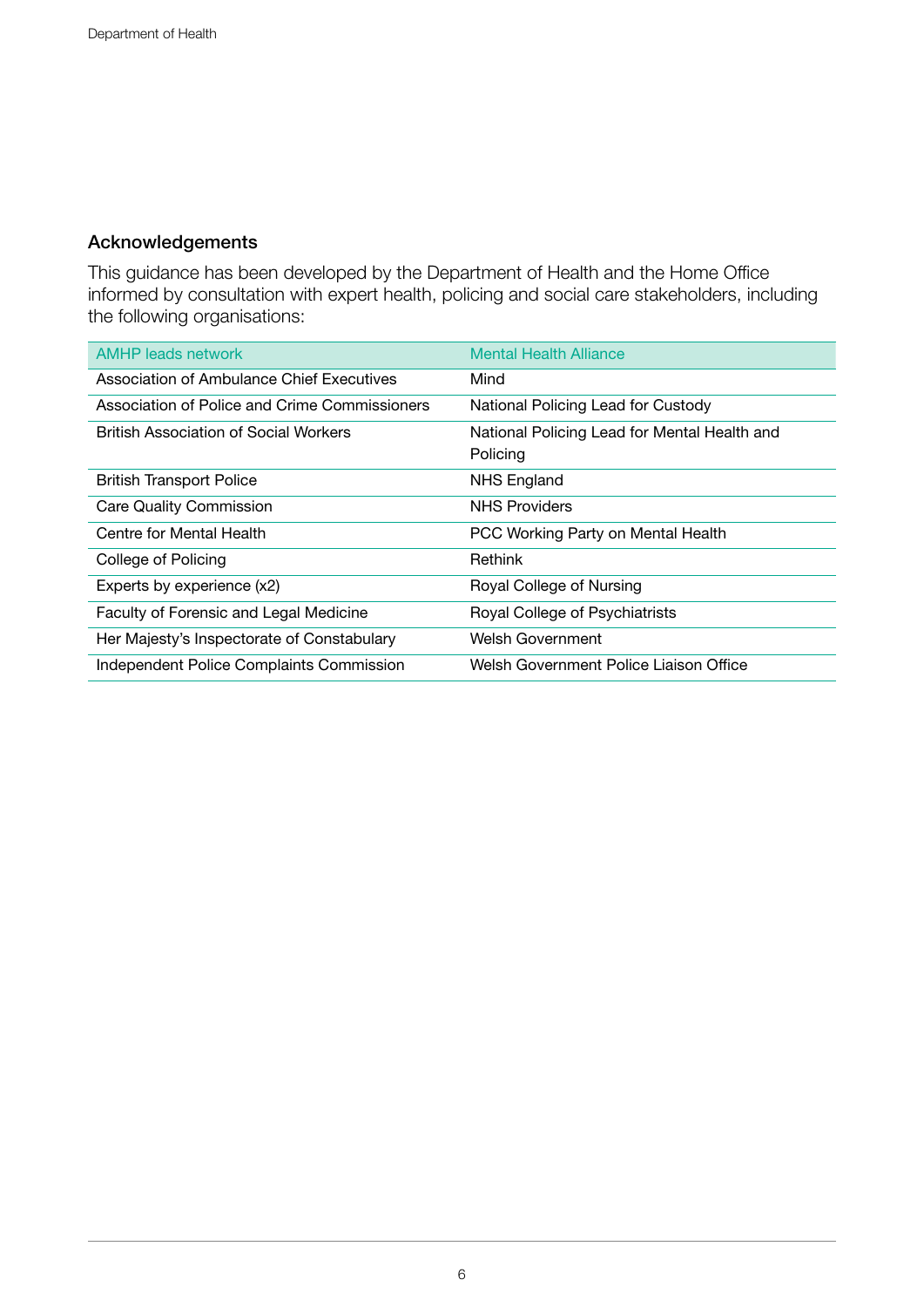### 2. Exercising powers to remove to, or keep at, a place of safety

Summary of provisions :

- A police officer may keep a person at, as well as remove them to, a place of safety under both section 135 and section 136.
- A police officer may exercise powers under 136(1) at any place other than a private dwelling and its associated buildings or grounds (as defined by the new section 136(1A)).
- Before using the section 136(1) powers, a police officer is required by new section 136(1C) to consult one of a number of specified health professionals, provided it is practicable to do so.
- New section 136C enables a police officer to search a person subject to section 135, 136(2) or 136(4) who they reasonably believe may present a danger to themselves or others and is concealing a dangerous item, for the purpose of discovering and seizing that item.

### Where section 136(1) power can be used

- 2.3 A police officer has a power under section 136(1)(a) to remove a person who appears to be suffering from a mental disorder and to be in need of immediate care or control to a place of safety (or keep them at a place of safety). Previously, a person could only be removed to a place of safety if he or she was found in a place "to which the public have access". Following the changes, this power can now be exercised where the person is in any place other than, broadly, a "private dwelling" or its associated buildings or grounds.
- 2.4 The term "private dwelling" is used in this document for ease. The new section 136(1A) states that the power under section 136(1) may be exercised where the person is in any place other than:

"(a) any house, flat or room where that person, or any other person, is living, or

(b) any yard, garden, garage or outhouse that is used in connection with the house, flat or room, other than one that is also used in connection with one or more other houses flats or rooms."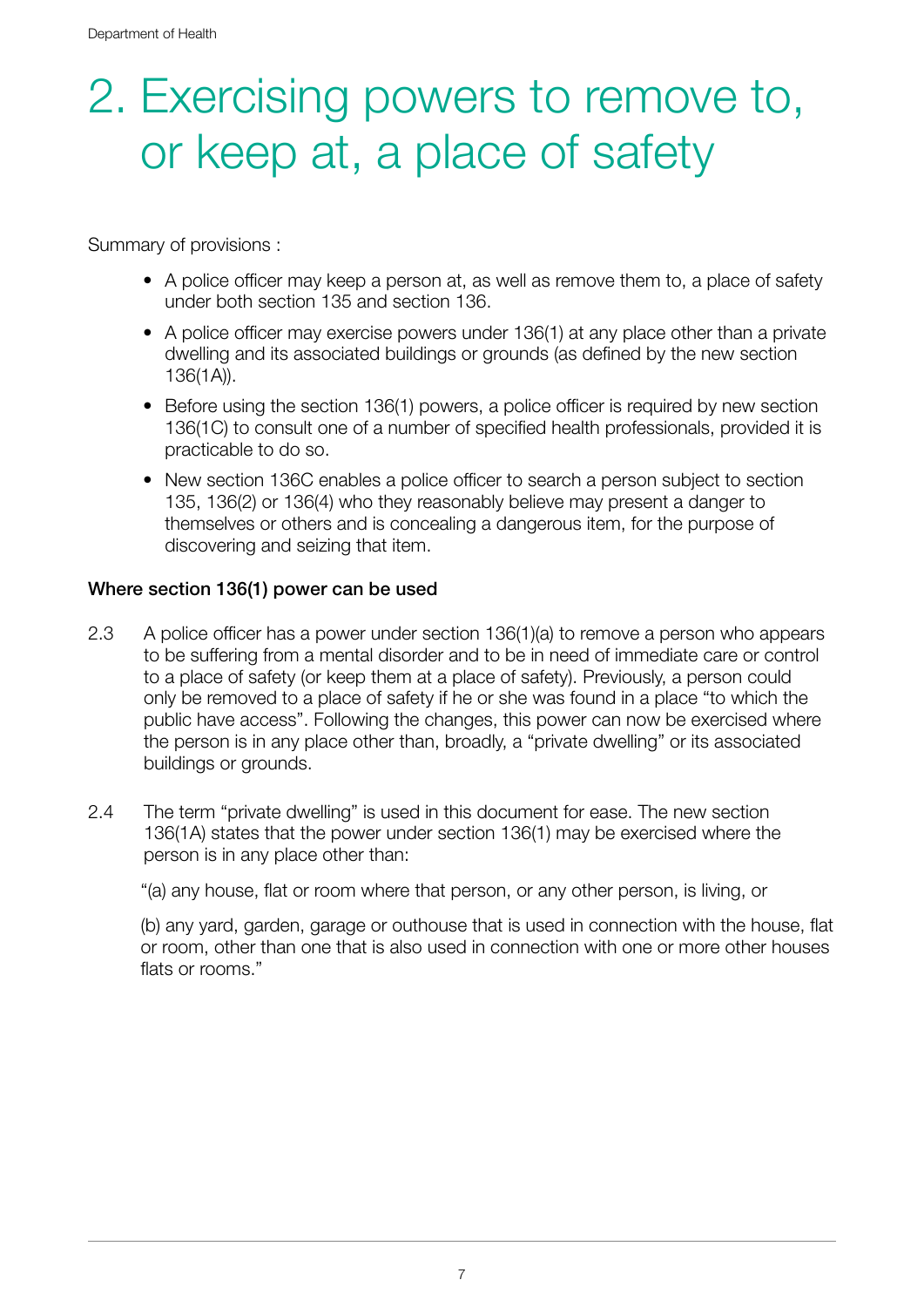### Locations in which section 136(1) powers may be applied

- 2.3 There are a number of locations from which a person can now normally be removed to a place of safety under section 136(1)(a), where previously that was not the case or there was confusion as to whether the public had access to the place. These include for example:
	- Railway lines
	- $\bullet$  Hospital wards<sup>1</sup>
	- Rooftops (of commercial or business buildings)
	- Police stations
	- Offices
	- Schools
	- Gardens and car parks associated with communal residential property
	- Non-residential parts of residential buildings with restricted entry
- 2.4 New section 136(1B) enables a police officer to enter any place in which section 136(1) applies (if necessary by force) to remove a person.

### Locations in which section 136(1) powers do not apply

2.5 The places in which section 136(1) does not apply should be clear in the majority of cases – for example if the person is located in a living room or garden of a self contained private dwelling. However, in other scenarios it may be less clear-cut. Section 136(1)(a) would not normally apply if the person is located in a private room in a care or residential home where a person lives.

### Circumstances of the encounter

2.6 Section 136(1) no longer requires that the police officer "finds" the person concerned. So it is now clear that section 136(1) can apply regardless of how the police officer comes into contact with the person, including in circumstances where the officer had already been with the person for some time or where the officer has encountered the person following a call to respond to an incident.

<sup>1</sup> See Mental Health Act 1983 Code of Practice (England ) paragraph 16.20 in relation to in-patients in hospital wards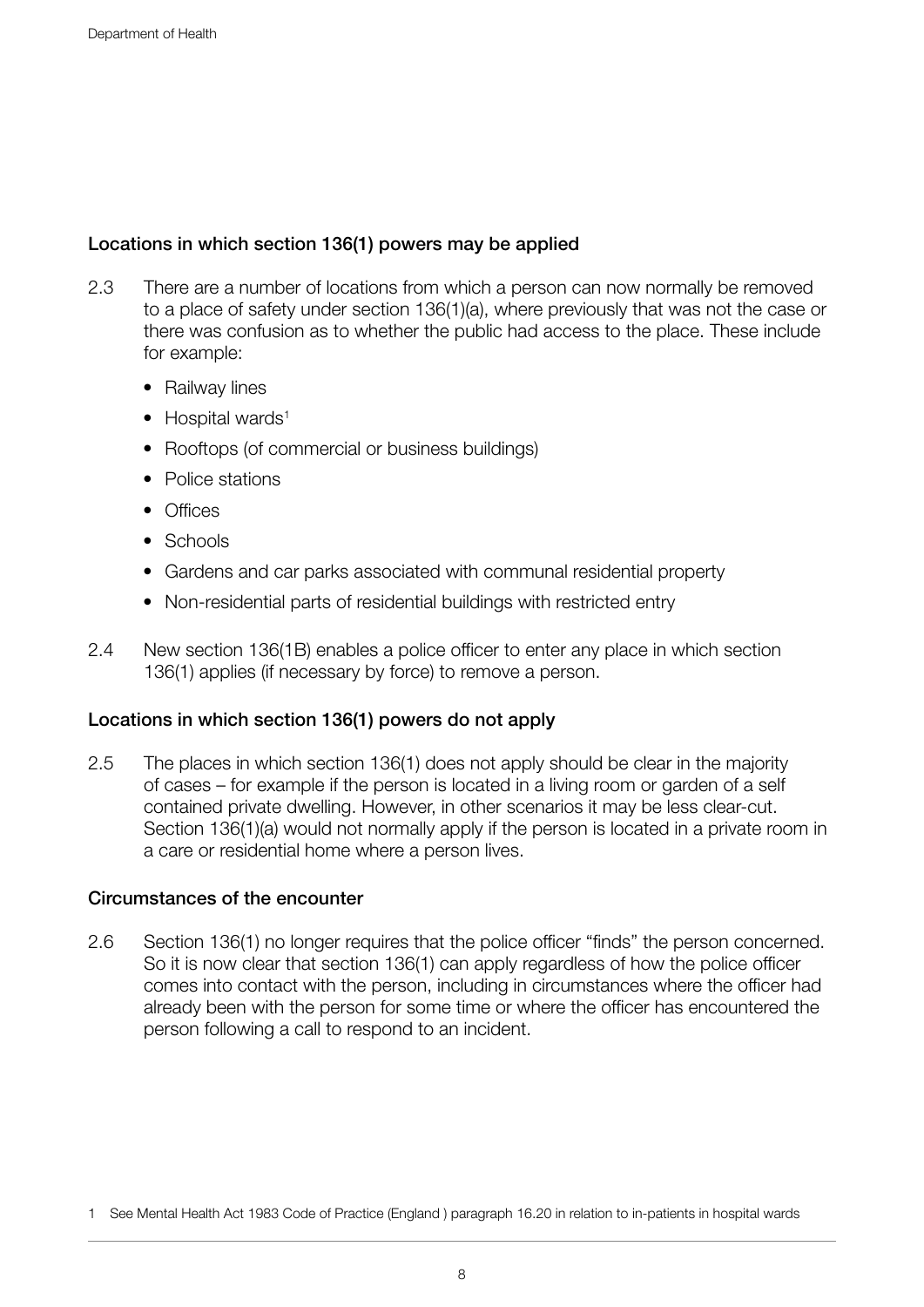### Consulting before using section 136(1)

- 2.7 A police officer is now required by new section 136(1C) to consult one of a list of specified healthcare professionals, where it is practicable to do so, before deciding whether or not to keep a person at, or remove a person to, a place of safety under section 136(1).
- 2.8 Legislation sets out the healthcare professionals that the officer can consult, which, at the time this guidance is published, are:
	- an Approved Mental Health Professional;
	- a registered nurse:
	- a registered medical practitioner;
	- an occupational therapist;
	- a paramedic<sup>2</sup>.

### The purpose and nature of the consultation

- 2.9 The purpose of the consultation is for the police officer who is considering using their powers under section 136 – to obtain timely and relevant mental health information and advice that will support them to decide a course of action that is in the best interests of the person concerned.
- 2.10 The legislative changes do not require the consultation to take any particular form. The precise nature of the consultation, and how it may inform the decisions made by the police officer, will vary depending on the individual circumstances of each case. These will include, for example, whether the healthcare professional is on site and able to interact with the person or providing advice remotely, and whether the person is known to local health services and appropriate medical records can be accessed.
- 2.11 The police officer should seek to ascertain, and the healthcare professional being consulted should offer, where possible, information or advice regarding:
	- an opinion on whether this appears to be a mental health issue based on professional observation and, if possible, questioning of the person;
	- whether other physical health issues may be of concern or contributing to behaviour (e.g. substance misuse, signs of physical injury or illness);
	- whether the person is known to local health service providers;

<sup>2</sup> Occupational therapists and paramedics are specified in regulation 8 of the Mental Health Act 1983 (Places of Safety) Regulations 2017.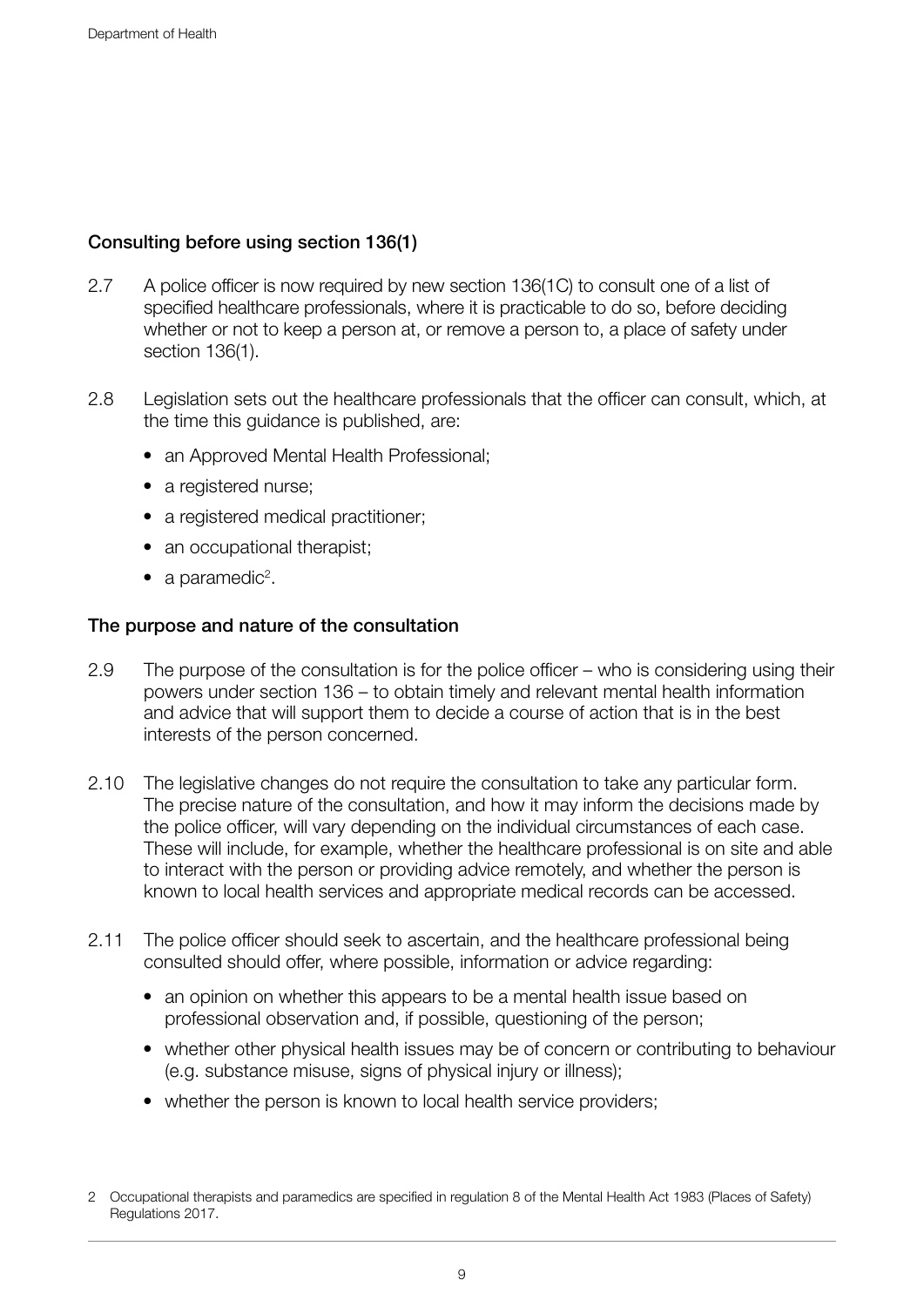- if so, whether it is possible to access medical records or any care plan to determine medical history and suggested strategies for appropriately managing a mental health crisis;
- whether in the circumstances, the proposed use of section 136 powers is appropriate;
- where it is determined that use of section 136 powers is appropriate identification of a suitable health based place of safety, and facilitation of access to it;
- where it is determined that use of section 136 powers is not appropriate identification and implementation of alternative arrangements (such as escorting the person home, to their own doctor, to hospital, or to a community place of calm/respite).
- 2.12 The police officer retains ultimate responsibility for the decision to use their section 136(1) powers, having considered the advice given to them as part of any consultation. The police officer should ensure that any consultation is recorded – including who was consulted and the advice they gave.

### Deciding whether it is practicable to consult

- 2.13 It is for the police officer considering using section 136(1) to determine whether or not it is practicable in the specific circumstances to consult a health professional. The officer's judgement as to whether it is practicable to consult is likely to be informed by a number of potential factors. These will include:
	- whether there are established local arrangements for undertaking such consultation (for example, street triage schemes – see below);
	- the time it is likely to take to carry out the consultation;
	- whether the person appearing to suffer from a mental disorder is likely to remain cooperative and present during the time taken to undertake a consultation; and
	- whether it is safe to undertake a consultation or whether the behaviour of the person requires immediate action in the interests of safety.
- 2.14 It is not expected that police officers should themselves have to canvass a wide list of local GPs or other healthcare services to seek advice. Police officers should be supported through local arrangements, and know – or be able quickly to establish – if such advice is readily available to them. Such advice may for example be available as part of a local 'street triage' initiative, through control room or call centre arrangements or via the local crisis care point of contact with mental health services. If such arrangements are not in place locally, it is less likely to be practicable to consult. Similarly, communications equipment failure or signal "dead zones" might render a consultation impracticable.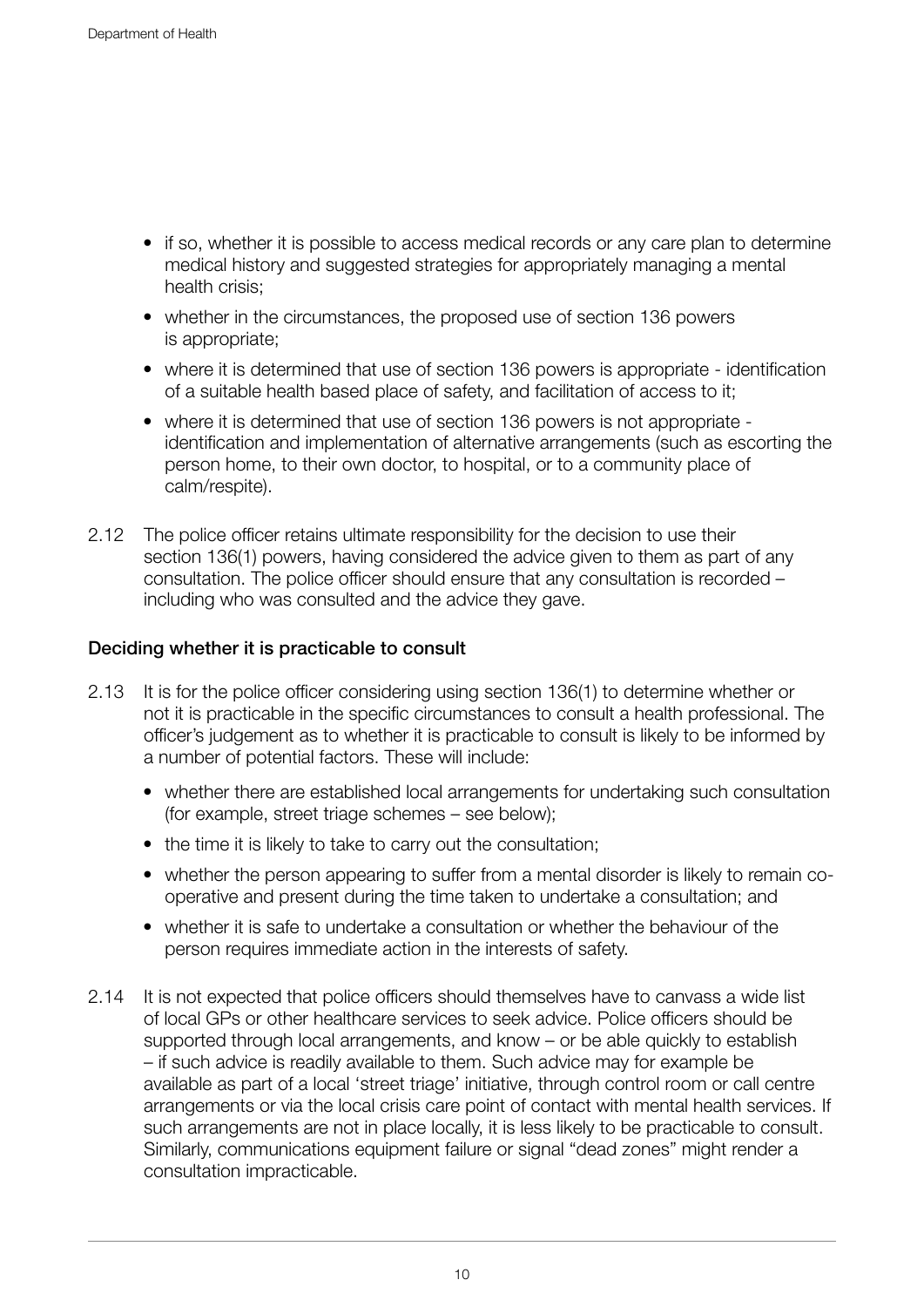- 2.15 In cases where a consultation has begun, it may be terminated without conclusion if, for example, the behaviour of the individual concerned changes - requiring an immediate decision, or the response to a request for advice is significantly delayed or interrupted for some reason.
- 2.16 Locally agreed protocols detailing when information can be shared between local agencies for the purposes of safeguarding the person and the protection of others, if there is thought to be a risk of harm, should be in place in all areas (see paragraph 16.31 of the Mental Health Act 1983: Code of Practice (England) and paragraph 16:38 of the Mental Health Act 1983 Code of Practice for Wales (2016).
- 2.17 The police officer should ensure that any decision not to consult before using section 136(1) powers, and the reason, is recorded.

### New protective search power

- 2.18 The new section 136C allows a police officer to search a person subject to section 135, 136(2) or 136(4) if the officer has reasonable grounds to believe that the person may be a danger to themselves or others and is concealing something on them which could be used to physically injure themselves or others. This addresses a previous lack of specific search powers in some circumstances, including where the police attend people's homes in support of a section 135 warrant.
- 2.19 The search power is designed to ensure the safety of all involved and should be used appropriately to support policing and health agencies to effectively care for and support the person. The new power does not include any restrictions around age or any other characteristic of the person to be searched. However, the power does not require a person to be searched. Any search conducted by the officer under new section 136C is limited to actions reasonably required to discover an item that the officer believes that the person has or may be concealing. The officer may only remove outer clothing. The officer may search the person's mouth, but the new power does not permit the officer to conduct an intimate search.
- 2.20 The new section 136C power does not affect the applicability of other existing search powers – including powers under sections 32 and 54 of the Police and Criminal Evidence Act 1984, and powers of health professionals to search patients detained in hospitals in some circumstances.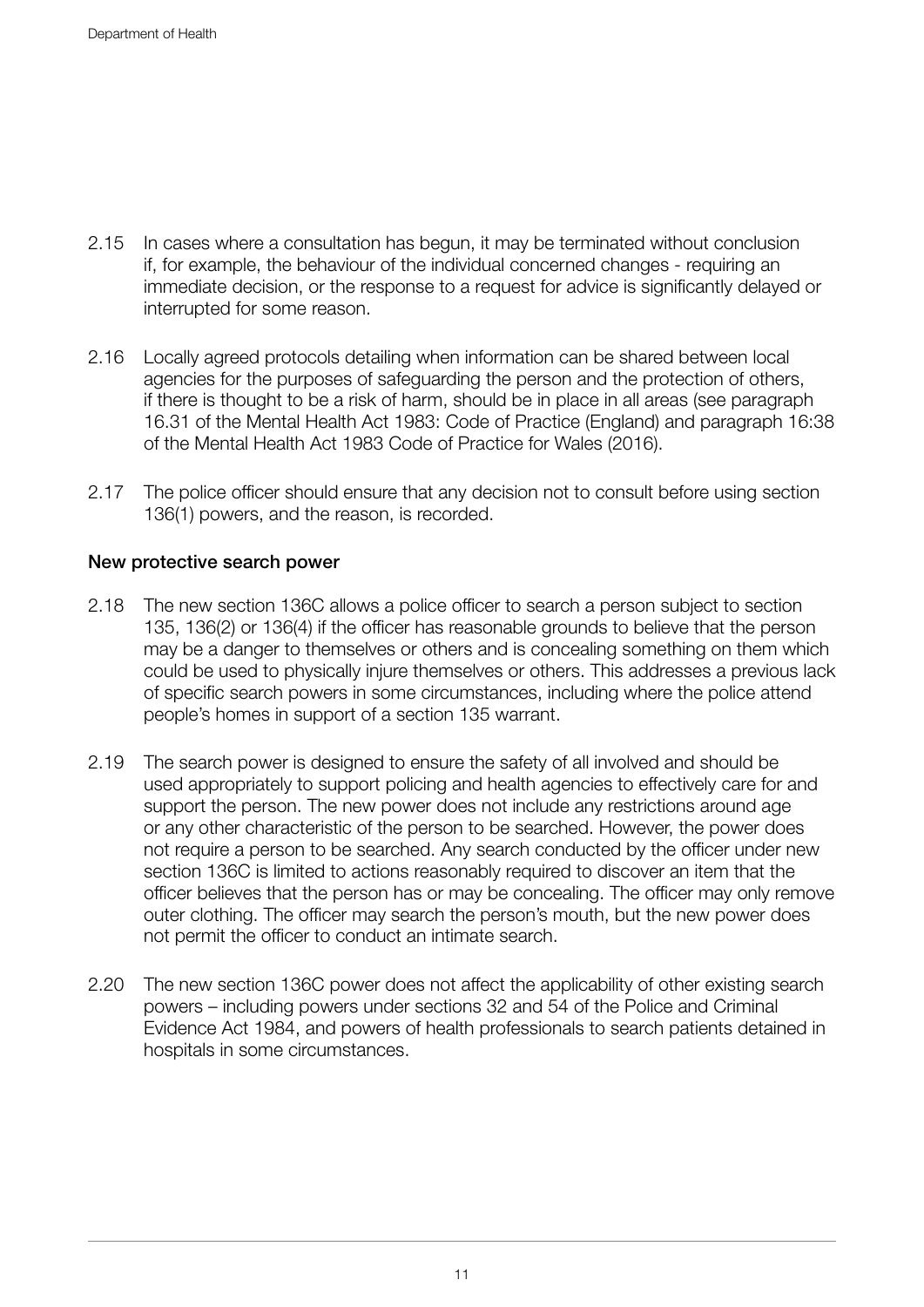## 3. Places that can be used as a place of safety

Summary of provisions:

- A place of safety is now defined in the Act as:-
	- a hospital;
	- an independent hospital or care home for mentally disordered persons;
	- a police station;
	- residential accommodation provided by a local social services authority;
	- any other suitable place (with the consent of a person managing or residing at that place).
- By virtue of the new section 136A(1) a police station may not be used as a place of safety for a person under the age of 18 years under any circumstances.
- A police station may now only be used as a place of safety for a person aged 18 and over in the specific circumstances set out in The Mental Health Act 1983 (Places of Safety) Regulations 2017, namely, where:

(i) the behaviour of the person poses an imminent risk of serious injury or death to themselves or another person;

(ii) because of that risk, no other place of safety in the relevant police area can reasonably be expected to detain them, and

(iii) so far as reasonably practicable, a healthcare professional will be present at the police station and available to them

- The authority of an officer of at least the rank of inspector must be given for the use of a police station in such circumstances – unless the person making the decision is themselves of such a rank or higher
- A place that is not specifically named in the legislation as a place of safety can be a "suitable place" (and thus a place of safety) if it is suitable, and with the agreement of relevant parties. In the case of a private home this is the agreement of the person believed to be suffering from a mental disorder and, unless the detained person lives alone at the property, one person residing there. Where the place is not a private home, the agreement of the person who appears to manage that place is required.

### Using the most appropriate place of safety

3.1 The legislation continues to provide for a range of locations to be used as a place of safety, which allows for local flexibility to respond to different situations. A person in mental health crisis should be taken to or kept at a place of safety that best meets their needs. The expectation remains that, with limited exceptions, the person's needs will most appropriately be met by taking them to a 'health-based' place of safety - a dedicated section 136 suite where they can be looked after by properly trained and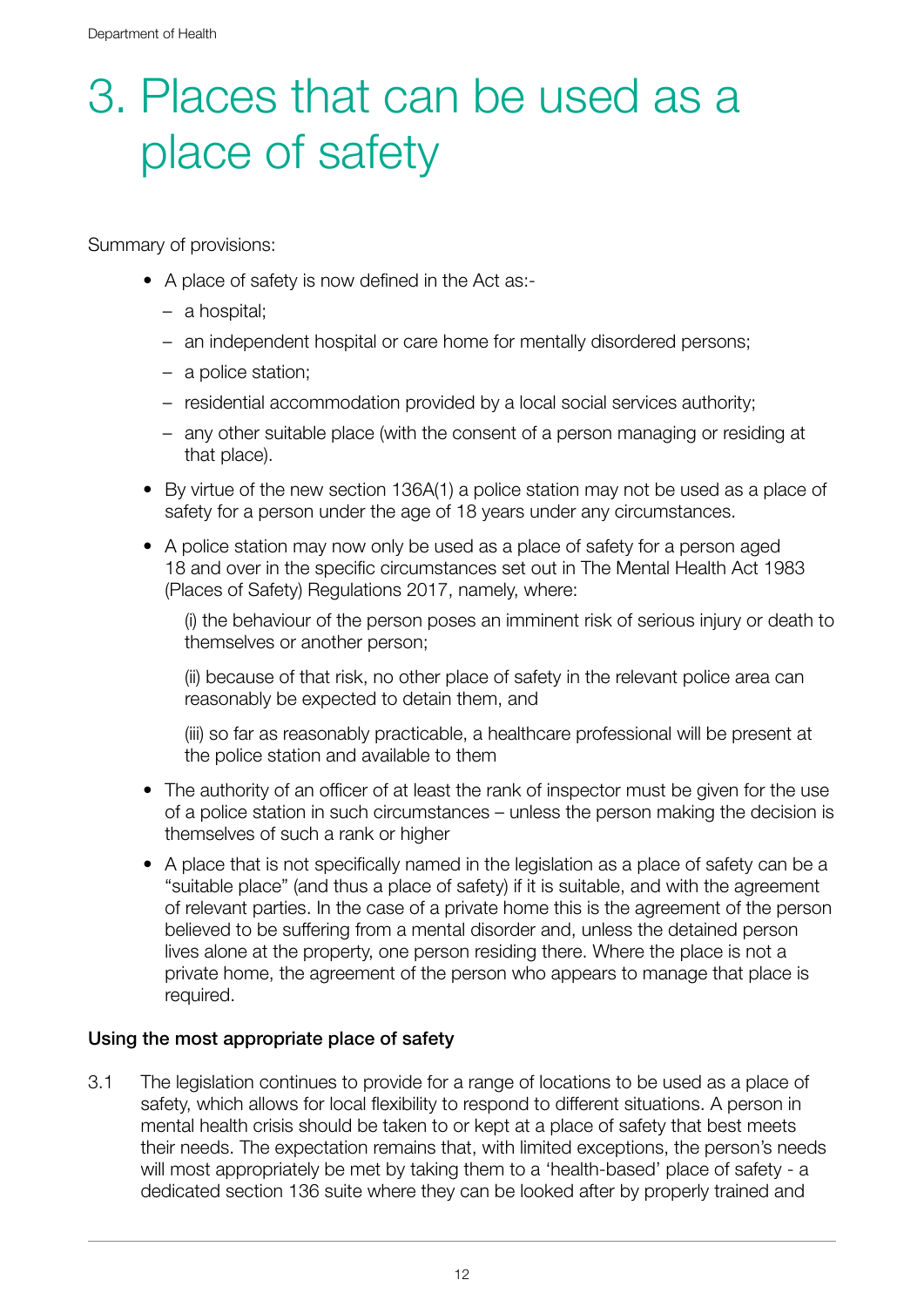qualified mental health and other medical professionals. There will however, there will be situations in which it is appropriate to use other suitable places, or where other suitable places can supplement the use of health-based places of safety.

3.2 The use of other suitable places should not reduce the number or use of health-based places of safety. However local commissioners may wish to consider increasing local place of safety capacity by entering into formal arrangements with third parties (such as charities, voluntary sector or private providers) to establish additional, bespoke places of safety; or by undertaking contingency planning with local partners to identify potential temporary places should all other facilities be unavailable for some reason; or both.

### Other suitable places

### What is a "suitable place"?

- 3.3 There are two principle requirements for determining whether a place (other than one specifically named) is a "suitable place" – and can therefore be used as a place of safety
	- i. The first is whether the place itself is suitable.
- 3.4 This will involve evaluation of a number of inter-related factors including for example, the physical environment, the condition and behaviour of the person, and potentially any relationship between the person and that place.
- 3.5 A suitable place of safety should, ideally, provide a therapeutic environment as part of, or associated with, local health and care services. Standards for places of safety are set out in guidance issued by the Royal College of Psychiatrists and considerations in relation to use of suitable places of safety are set out in the English and Welsh Codes of Practice.
- 3.6 As a minimum, and when contemplating contingency arrangements, there should be a quiet, comfortable and private space for the person to wait, and potential physical risks should be identified and mitigated so far as is possible.
- 3.7 When considering the suitability of a place, the behaviour of the person being detained is likely to be a key consideration. A temporary or ad hoc space such as a private dwelling, which is not inherently secure or professionally staffed, may not for example be suitable for someone who is unresponsive and unco-operative.
- 3.8 In some circumstances a person may be less distressed if taken to or kept at a place of safety with which they are familiar. This may be particularly true for example, in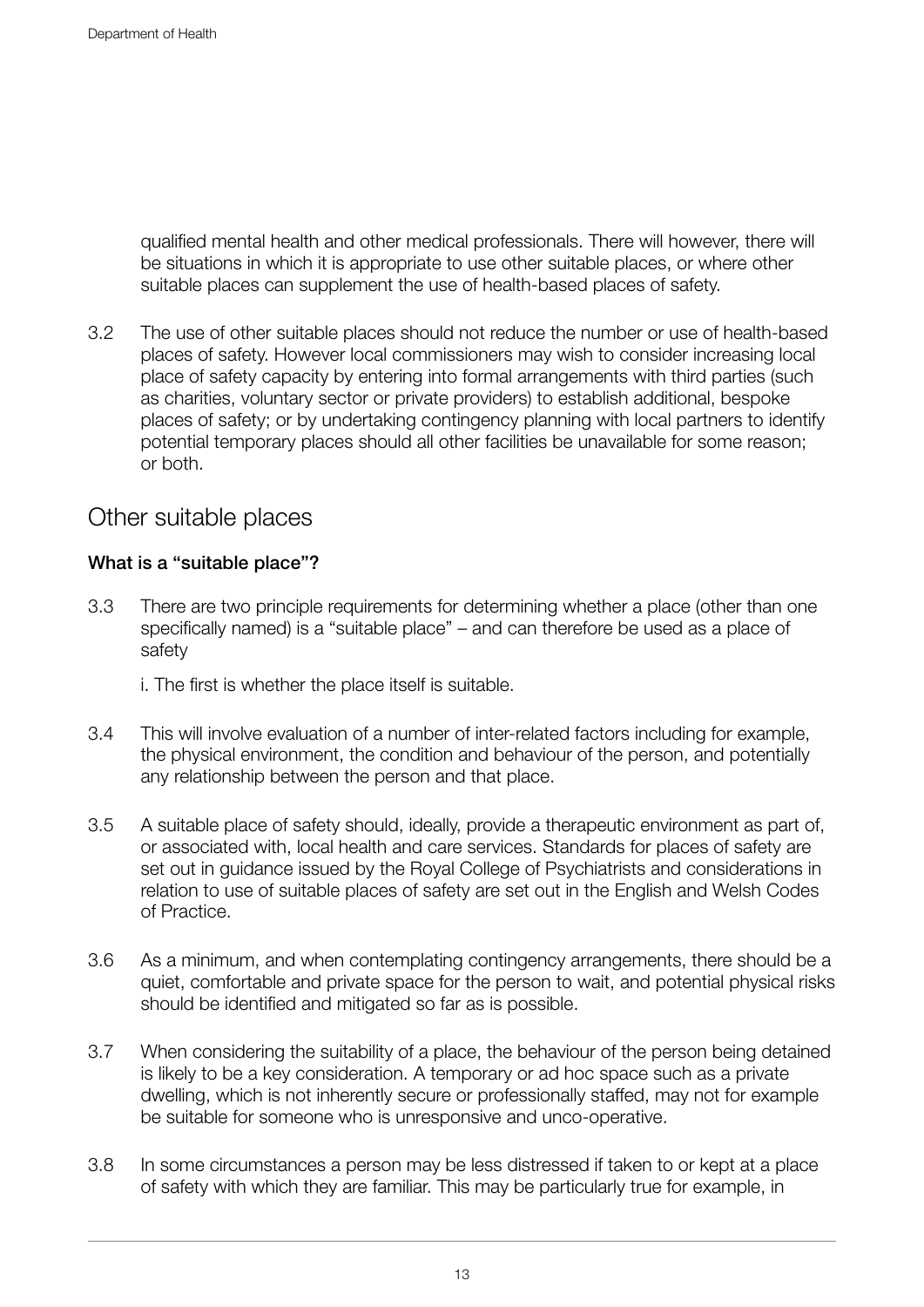relation to children or older people, or possibly those who have experienced mental health crises on several occasions and who may have a relationship with a particular support organisation. However no assumptions should be made about potential personal preferences. In addition, if contemplating using a private dwelling the police officer should have regard to any information – readily available to the police and their partner agencies – indicating that use of that address as a place of safety could be detrimental to the detainee's welfare (for example, safeguarding concerns, or previous incidents at the address).

*ii. The second is that appropriate agreement is given to the use of the place as a place of safety.* 

3.9 Different provisions in relation to the relevant agreement apply depending on whether the place is a private dwelling (and the number of occupiers there) or another type of premise.

(a) Where it is contemplated using a private dwelling (house, flat or room where a person is living) as a place of safety, section 135(7)(a) requires that the person believed to be suffering from a mental disorder and, if they are not the sole occupier of the premises, at least one of the occupiers of that dwelling, agree to that place being used as a place of safety. This is set out in summary form below:

| Scenario                                                                                                                   | Agreement required                                                                                                                       |
|----------------------------------------------------------------------------------------------------------------------------|------------------------------------------------------------------------------------------------------------------------------------------|
| If the person believed to be suffering from<br>a mental disorder is the sole occupier of<br>the place.                     | That person agrees to the use of the place as a<br>place of safety;                                                                      |
| If the person believed to be suffering from a<br>mental disorder is an occupier of the place but<br>not the sole occupier. | Both that person and one of the other<br>occupiers agree to the use of the place as a<br>place of safety.                                |
| If the person believed to be suffering from a<br>mental disorder is not an occupier of the place.                          | Both that person and the occupier (or, if more<br>than one, one of the occupiers) agree to the<br>use of the place as a place of safety. |

Being satisfied that the person believed to be suffering from a mental disorder is able to agree to use of a private dwelling as a place of safety may in some circumstances be difficult. However mental ill health issues take a wide range of forms, and while a person may appear to be suffering from a mental disorder this does not necessarily mean that (s)he is unable to agree to use of a place as a place of safety. It will be relevant whether the person can understand the information relevant to the decision, retain that information, use or weigh that information as part of the process of making the decision, and communicate that decision. Good practice recommends a person centric approach, with the person actively involved in their care arrangements where possible. The person must not however be coerced or pressured into giving such agreement or expressing a preference to remain at a private dwelling. If they are clearly unable to understand or communicate with police or mental health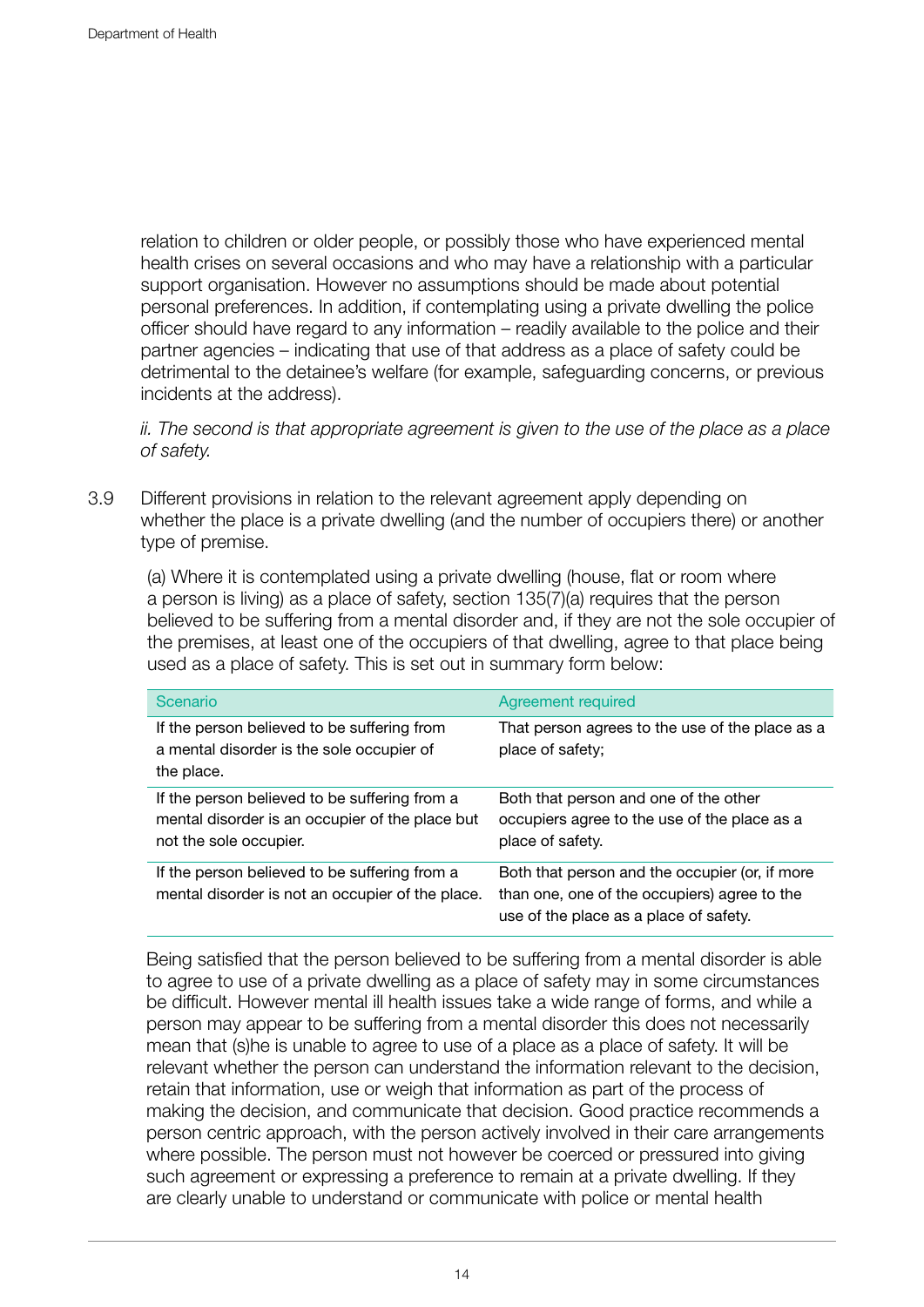professionals, the necessary agreement cannot be sought or obtained.

(b) Where it is contemplated using premises other than a private dwelling, section 135(7)(b) requires that a person who appears to the police officer to be responsible for managing the place must agree to its use as a place of safety. In the case of a workplace or community-based organisation the agreement of a senior manager of the organisation based in that location at the time should suffice.

3.10 When seeking agreement to use a private dwelling or other premises as a place of safety, the police officer should ensure that the relevant persons understand the purpose for which the place will be used, and the support arrangements that will be put in place to safeguard the person (and any others present) pending an assessment. It should be made clear that there is no legal obligation on them to accede to such a request. The request for and giving of this agreement should be recorded.

### When it is appropriate to use a suitable place as a place of safety

3.11 Even where a place may appear to be suitable and relevant persons likely to agree to its use as a place of safety – it does not necessarily follow that such a place should be used. In particular such places should not be used simply because they appear to be the easiest or most convenient place of safety. In all considerations, the best interests of the person requiring a place of safety should be paramount when deciding which place should be used.

### Use of private dwellings as a place of safety

- 3.12 It should not be assumed that the person might prefer to remain at, or be taken to a family home. In some circumstances, for example, relationships within the home may contribute to mental distress.
- 3.13 In cases where a section 135(1) warrant has been used to enter a private address, the use of that same address as a place of safety – with the person subject to the warrant thereby remaining in familiar surroundings – may avoid any distress that the person might otherwise experience if transported to another place of safety. In such cases a mental health professional will already be present and it may be in the best interests of the person that an assessment be carried out on the spot.
- 3.14 In section 136 cases, the use of a private dwelling as a place of safety would usually involve the person being taken – on the authority of a police officer – to their home or the home of someone they know, such as a family member, guardian, or friend, where they might be able to benefit from familial support and reassurance pending a Mental Health Act assessment.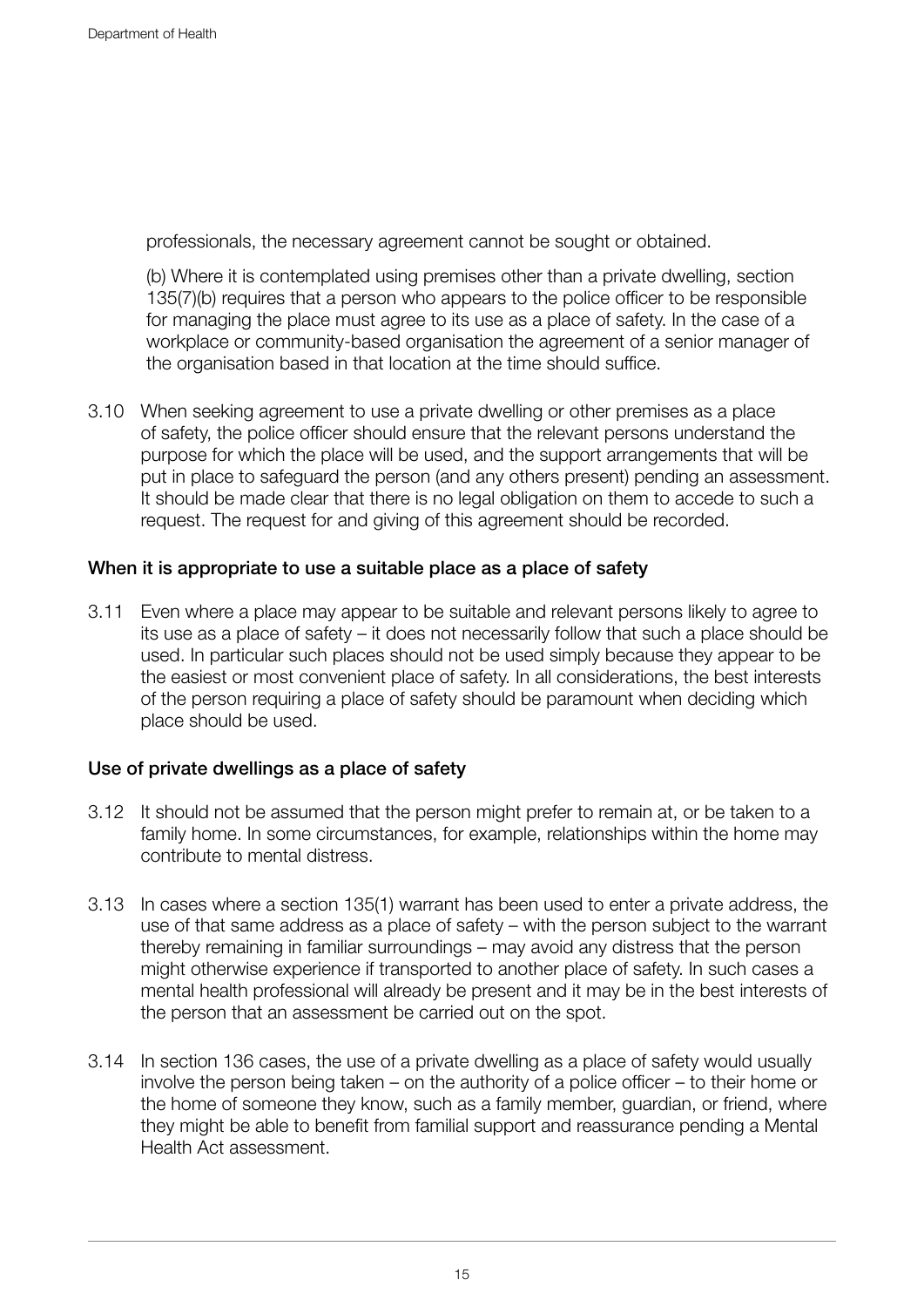### Voluntary sector provision of places of safety

- 3.15 Increasingly, local areas have developed a range of informal help and support facilities, such as crisis cafés, drop-in centres, calm spaces and other similar establishments. These are often run by third sector organisations or local community-based groups. Such places are generally designed to support individuals on a self-referral or dropin basis. They may, therefore, be of particular assistance to police officers where, for example, it is thought that use of the power to exercise section 136 powers is not appropriate. However, there may be occasions when such facilities could be considered for use as a suitable place of safety.
- 3.16 Local policies on the use of police powers and places of safety should identify new places of safety and the circumstances in which those places can be used (for example, whether as bespoke places of safety, or as additional, contingency support for use on an ad-hoc basis). While voluntary sector places of safety can be an important additional resource, health service commissioners remain responsible for ensuring the provision of sufficient health-based places of safety.
- 3.17 Where formal arrangements can be concluded with local organisations on the use of premises as places of safety, these might cover such issues as the provision of specific facilities, understanding of safety and welfare arrangements and the circumstances in which they might be used. However, when using such a place the police officer must still check, in each individual case, that the responsible person agrees (as required in section 135(7)(b)) to the use of the premises as a place of safety. Ad hoc decisions to use premises as a place of safety where no prior understanding or arrangements exist will require greater care and checking that the responsible person understands what he or she is agreeing to.

### Use of a police station as a place of safety

### Children and young people aged under 18 years

- 3.18 New section 136A(1) means that a police station may now not be used as a place of safety for a person under 18 years of age under any circumstances. There are no exceptions to this total ban.
- 3.19 Local protocols should set out clearly the provision made for places of safety appropriate for children and or young persons aged under 18 years. Where such places are in short supply, partners may wish to explore the feasibility of crossboundary co-operation with neighbouring areas. In cases where the child or young person aged under 18 years exhibits violent or volatile behaviour, this behaviour will need to be safely managed in a health-based place of safety (or place of safety other than a police station). Local partners should plan for this eventuality.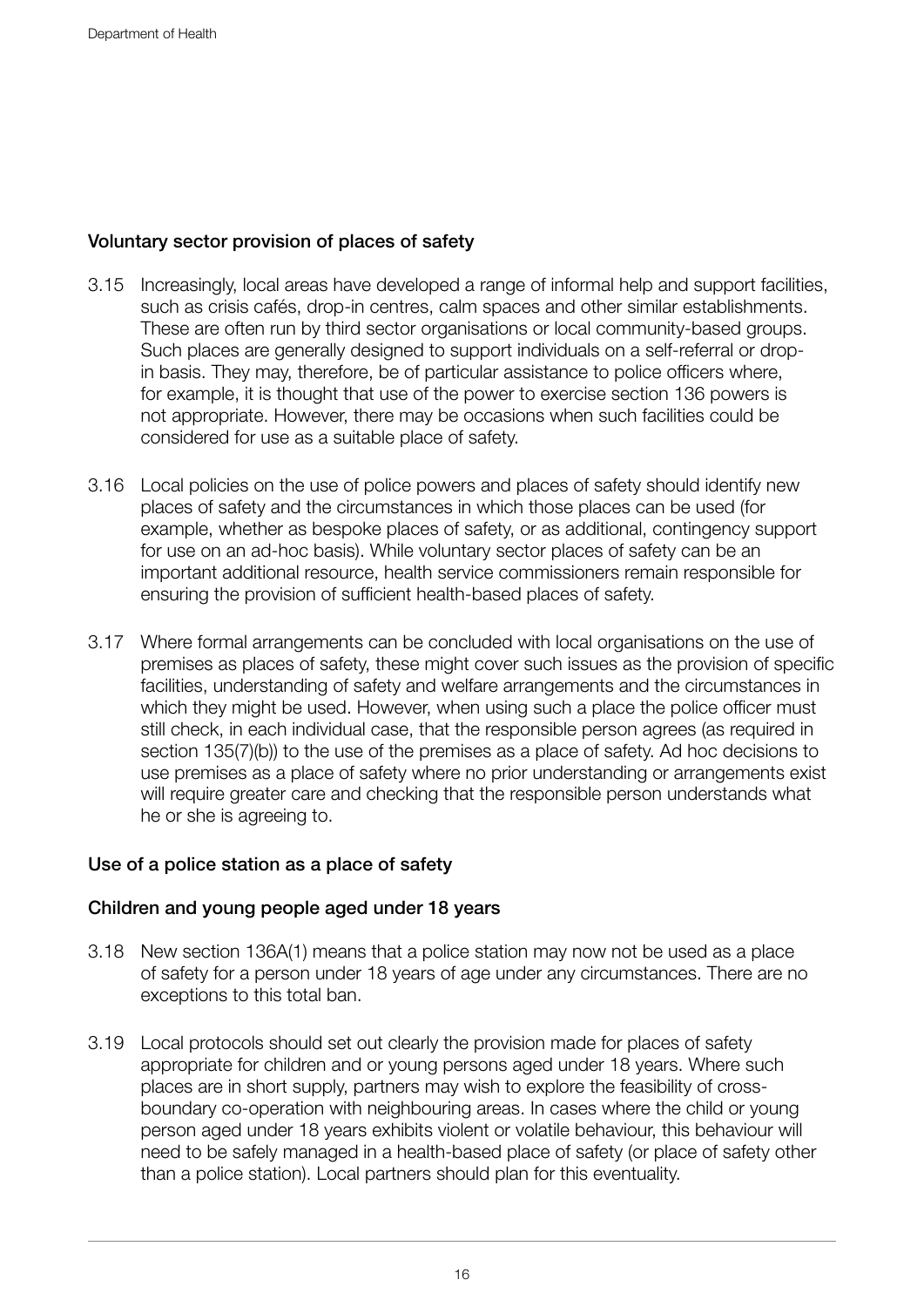### Adults – circumstances in which a police station can be used

- 3.20 A police station can now only be used as a place of safety for a person aged 18 years or over in very limited circumstances. The Mental Health Act 1983 (Places of Safety) Regulations 2017 specify the conditions which must be satisfied before a police station can be used as a place of safety and the safeguards that need to be applied in such cases.
- 3.21 The three conditions which must be satisfied before a police station can be used as a place of safety are:

(1) the behaviour of the person poses an imminent risk of serious injury or death to that person or others (regulation 2(1)(a)(i))

- 3.22 The decision-maker must be satisfied that the person's behaviour poses an imminent risk of serious injury or death to the person or to others. The decision-maker should consider whether, if no preventative action is taken:
	- the person's behaviour presents a risk of physical injury to the person or to others of a level likely to require urgent medical treatment and
	- that risk already exists or is likely to exist imminently.
- 3.23 Such judgements will inevitably be partly subjective and informed by wider experience of dealing with potentially dangerous or volatile detainees. For example, a verbal threat to use violence may not of itself meet the threshold. However, if the person has already been violent towards officers the consideration may be different. The likely ability of the person to inflict the degree of serious injury is also a factor (thus for example issues like stature, strength, and co-ordination may be relevant considerations).
- 3.24 Being intoxicated and/or uncooperative may not necessarily, of themselves, meet the threshold. Past behaviour (for example a criminal record for a violent offence) can be relevant, but should not be taken as an indication, in isolation from any demonstrable current behaviour, that the person poses an imminent risk of serious injury or death to themselves or others.

(2) because of the risk posed, no place of safety other than a police station in the relevant police area3 can reasonably be expected to detain the person (regulation 2(1)(a)(ii))

3.25 The decision-maker must be satisfied that no place of safety in the area other than a police station can reasonably be expected to detain the person in the light of the risk posed. Consultation with healthcare professionals, as specified under section 136(1C),

<sup>3</sup> "Relevant police area" is the police force area in which detained person was situated when section 135 or 136 powers were the initially exercised.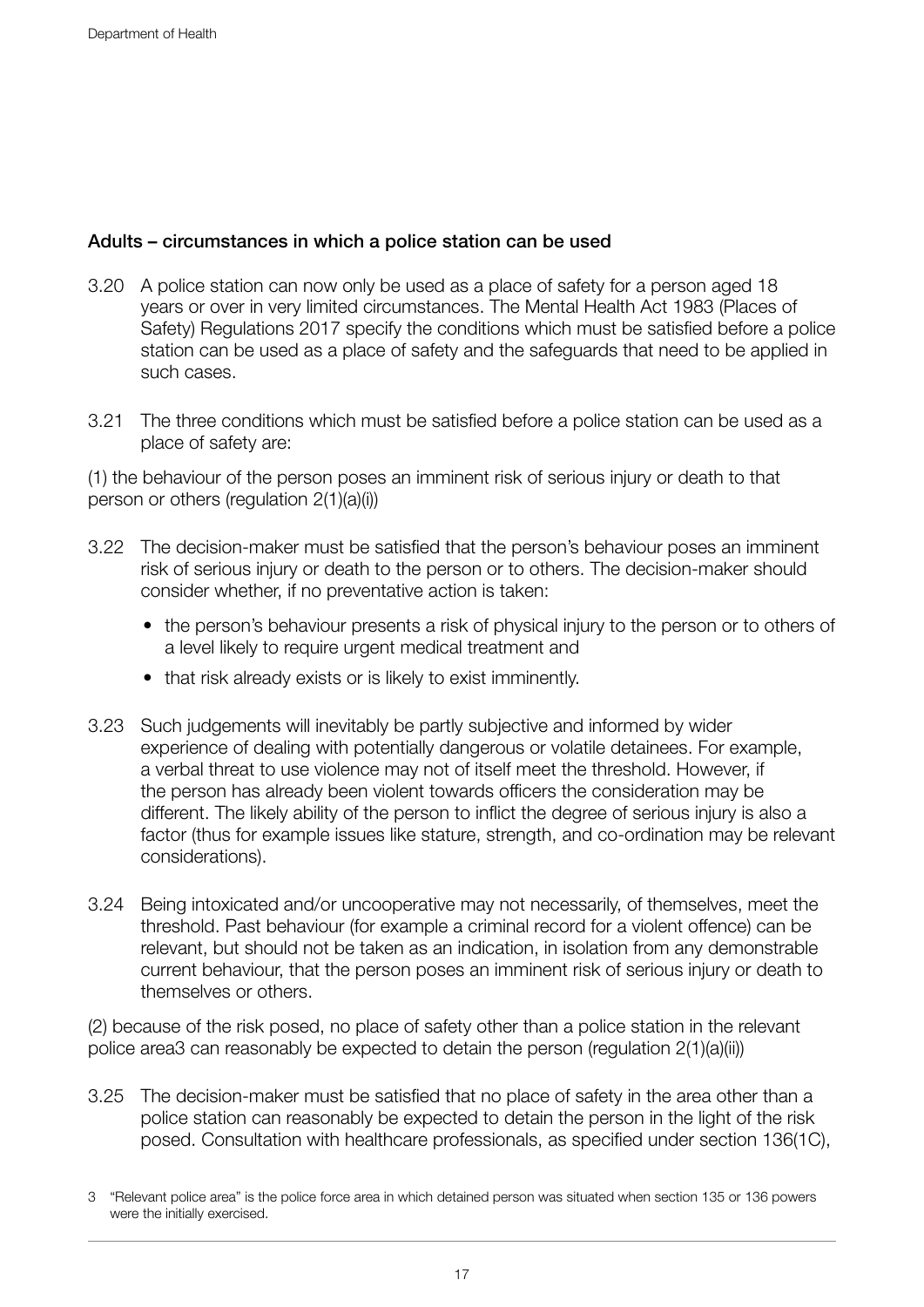will serve to help officers identify the availability and capacity of places of safety, and will assist with facilitating access to them.

- 3.26 This condition may be satisfied where:
	- a place of safety that could normally manage the person's behaviour is not available – for example because it is temporarily out of commission or already fully occupied (and cannot be cleared readily);
	- a place of safety is available but is not reasonably able to manage the person for example because of a lack of sufficiently trained and equipped staff, or because the physical characteristics of the facility, including security and the ability to safeguard other patients (for example in shared assessment areas), are inadequate in the circumstances.
- 3.27 Although this condition requires the decision-maker to consider the availability of places of safety in the "relevant" police force area, this does not prevent a place of safety in a different police force area from being used if deemed necessary and appropriate. The availability and suitability of such facilities will most likely depend upon existing regional/cross-border agreements.

(3) so far as is reasonably practicable, a healthcare professional is present and available to the detainee throughout the period in which he or she is detained at the police station (regulation  $2(1)(a)(iii)$ .

3.28 The decision-maker must be satisfied that a healthcare professional will be present and available throughout the period of detention, so far as is reasonably practicable (regulation 4(1)(b)).

### Other requirements relating to use of a police station

- (a) Consultation
- 3.29 Where a decision-maker is a police officer, he or she is required under regulation 2(2) to consult one of the healthcare professionals specified in legislation (see Chapter 2 above ) – where reasonably practicable – on the use of a police station as a place of safety. In practice, a consultation with a healthcare professional under section 136(1C) on whether to exercise section 136 powers may flow seamlessly into further consideration of the most appropriate place of safety. If however, for whatever reason, there is a gap between the two decisions a police officer must, if practicable, seek a fresh consultation on this decision. This need not necessarily be the same healthcare professional as was involved in any earlier decision to use section 136 if they are no longer readily available.
- (b) Authorisation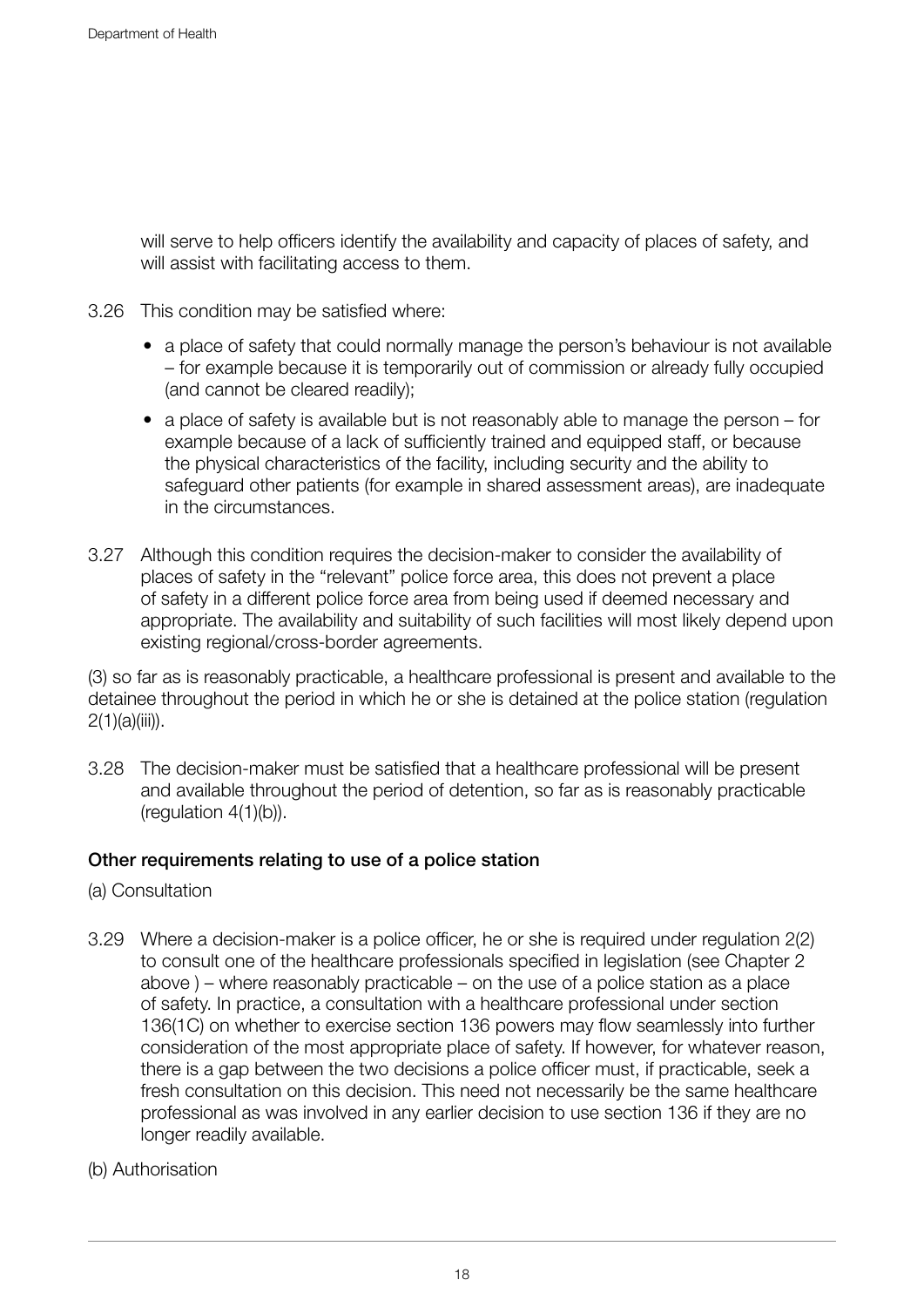- 3.30 The decision to use a police station as a place of safety requires authorisation of a police officer of the rank of at least inspector (senior officer). If the decision-maker is themselves a police officer of the rank of inspector or higher, no authorisation is required.
- 3.31 The authorisation of a senior officer must be given before the detained person arrives at the police station (or if the person is already at a police station, before a decision to keep him/her there is implemented). This authorisation is likely to be required quickly – given the likely urgency involved in such cases – and therefore police forces may wish to review whether suitable local arrangements are in place.
- 3.32 In deciding whether to authorise the use of a police station, the senior officer will need to assess the available information as to whether the conditions appear to be met. In respect of the second and third conditions, it is expected that they will use their knowledge of the capabilities of local health-based places of safety, and whether the intended police station can comply with the requirement for an on-site healthcare professional. In respect of the level of risk posed by the detained person, it is unlikely that the authorising officer will have direct contact with the detainee and be able to form their own assessment. Their decision will therefore, of necessity, rely on their judgement of the assessment of the decision-maker proposing to use a police station and whether they believe in the round that the officer's assessment is reasonable in the described circumstances – including with any input from a health professional who has been consulted.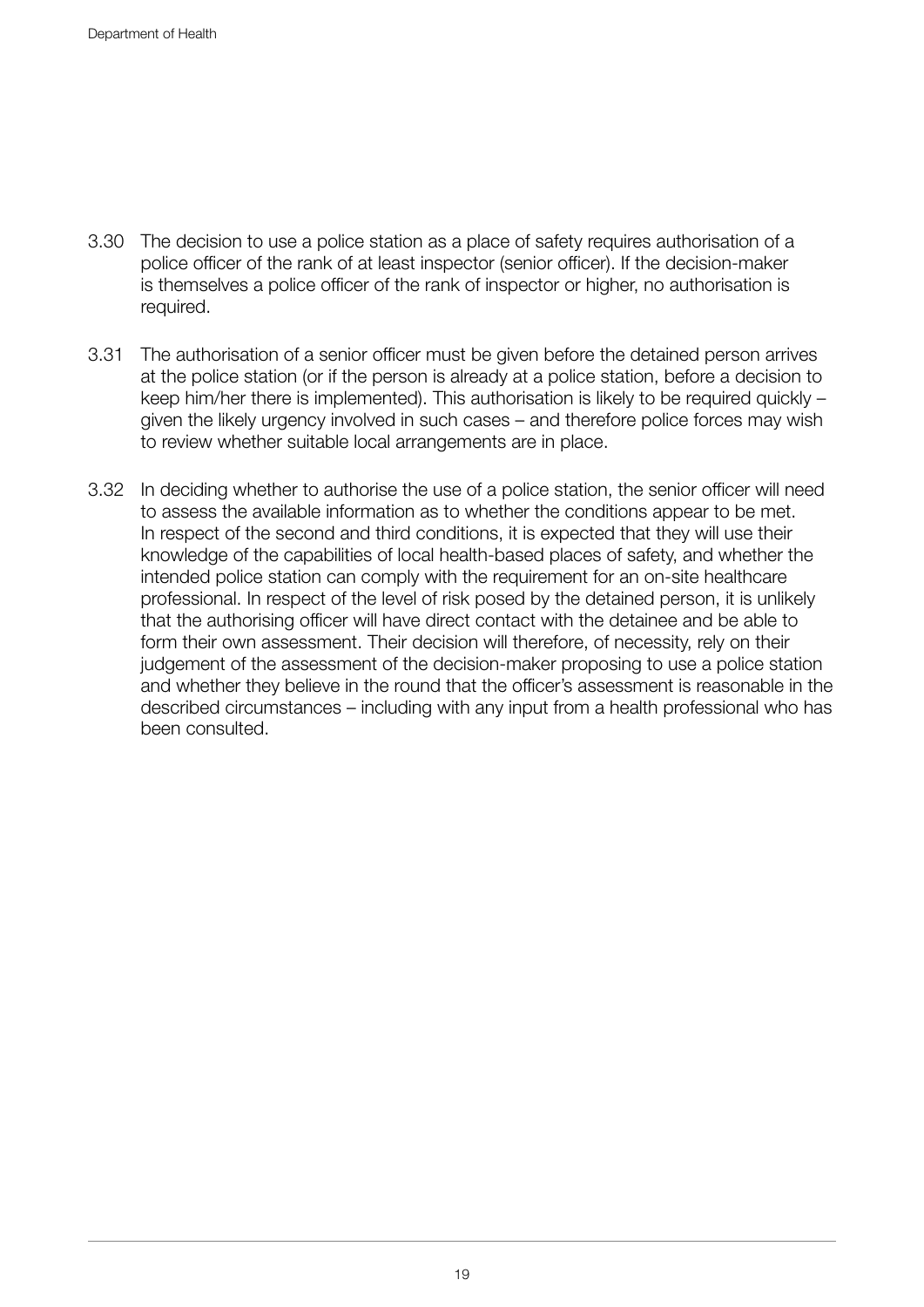## 4. Arrival and stay at places of safety

Summary of provisions:

- The permitted period of detention, during which a person can be detained at a place of safety, under section 135 or 136, is now 24 hours (reduced from a maximum of 72 hours).
- The responsible medical practitioner can extend that period by up to 12 hours if a Mental Health Act assessment cannot be completed within the permitted period due to the person's mental or physical condition. Where the person is being detained in a police station, a police officer of the rank of superintendent or above must also approve the extension.
- If a police station is used as a place of safety under The Mental Health Act 1983 (Places of Safety) Regulations 2017 – the officer must ensure that:
	- the person's welfare is checked by a healthcare professional at least once every thirty minutes, and any appropriate action is taken for their treatment and care; and
	- so far as is reasonably practicable, a healthcare professional is present and available to the person throughout the period in which they are detained at the police station;

and if either of these conditions cannot be met arrangements must be made for the person to be taken to another place of safety.

- The custody officer must review at least hourly whether the circumstances which warranted the use of a police station still exist. If they do not, the person must be taken to another place of safety that is not a police station.
- A person does not however, need to be taken to another place of safety if this would cause a delay in carrying out a Mental Health Act assessment, which would be likely to cause them distress.
- Changes are made to Section 138 of the 1983 Act reducing the period during which a person subject to removal to, or detention in, a place of safety under section 135 and 136 may be retaken if they escape, bringing this in line with the total period of detention now permitted under sections 135 and 136.

### Maximum detention period

4.1 The maximum period for which a person can be detained at a place of safety under section 135 or 136 is now 24 hours (reduced from 72 hours), with the possibility of this period being extended by a further 12 hours in specific circumstances.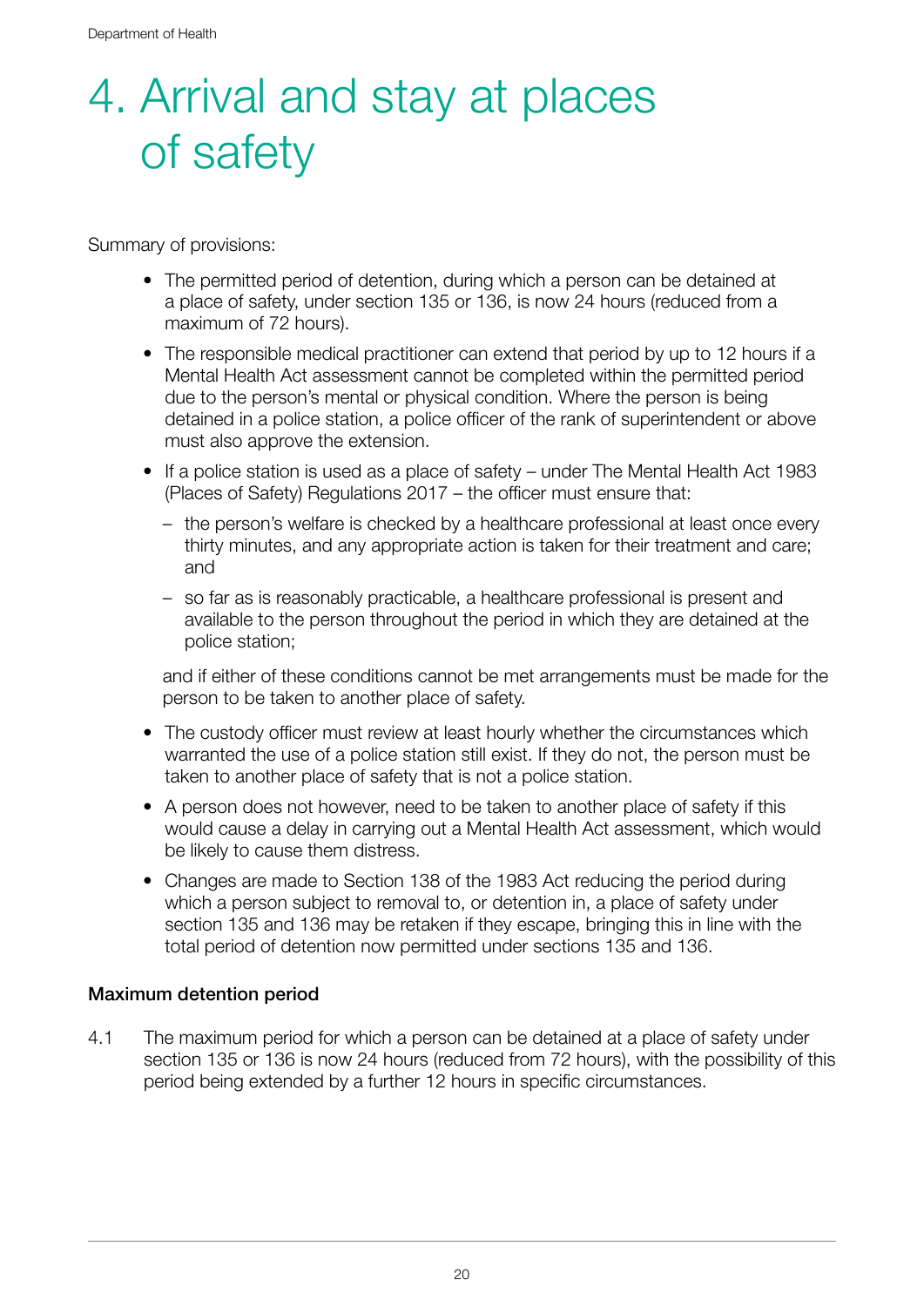### Calculation of the detention period

4.2 The detention period for those detained under section 135 or 136 begins:-

(i) where a person is removed to a place of safety under section 135 or 136 – at the point when the person physically enters a place of safety. Time spent travelling to a place of safety or spent outside awaiting opening of the facility does not count;

(ii) where the person is kept at the address specified in the warrant under section 135 the time at which the police officer first enters the premises; and

(iii) where a person is kept at a place under section 136 – at the point the police officer takes the decision to keep them at that place.

- 4.3 The clock continues to run during any transfer (if this is necessary) of a person between one place of safety and another.
- 4.4 If a person subject to section 135 or 136 is taken first to an Emergency Department of a hospital for treatment of an illness or injury (before being removed to another place of safety) the detention period begins at the point when the person arrived at the Emergency Department (because a hospital is a place of safety).

### Extending the detention period

- 4.5 The new maximum period of detention of 24 hours can be extended by up to a further 12 hours – to a maximum of 36 hours – but only in very limited circumstances.
- 4.6 These are that, because of the person's condition (physical or mental), it is not practicable to complete a Mental Health Act assessment within the 24 hour period. This might arise, for example, if the person is too mentally distressed, or is particularly intoxicated with alcohol or drugs and cannot co-operate with the assessment process. A delay in attendance by an Approved Mental Health Professional or medical practitioner is not a valid reason for extending detention.
- 4.7 A decision to extend the detention period can only be taken by the responsible medical practitioner4 if the person is being held at a police station, and it is intended for the assessment to take place at a police station, the authorisation to extend the maximum detention period must also be approved by a police officer of the rank of superintendent or higher (since it is expected that it would be unusual for a person to continue to meet the criteria to be held at a police station for up to 36 hours).

<sup>4</sup> The responsible medical practitioner is defined by the new section 136B as "The registered medical practitioner who is responsible for the examination of a person detained under section 135 or 136".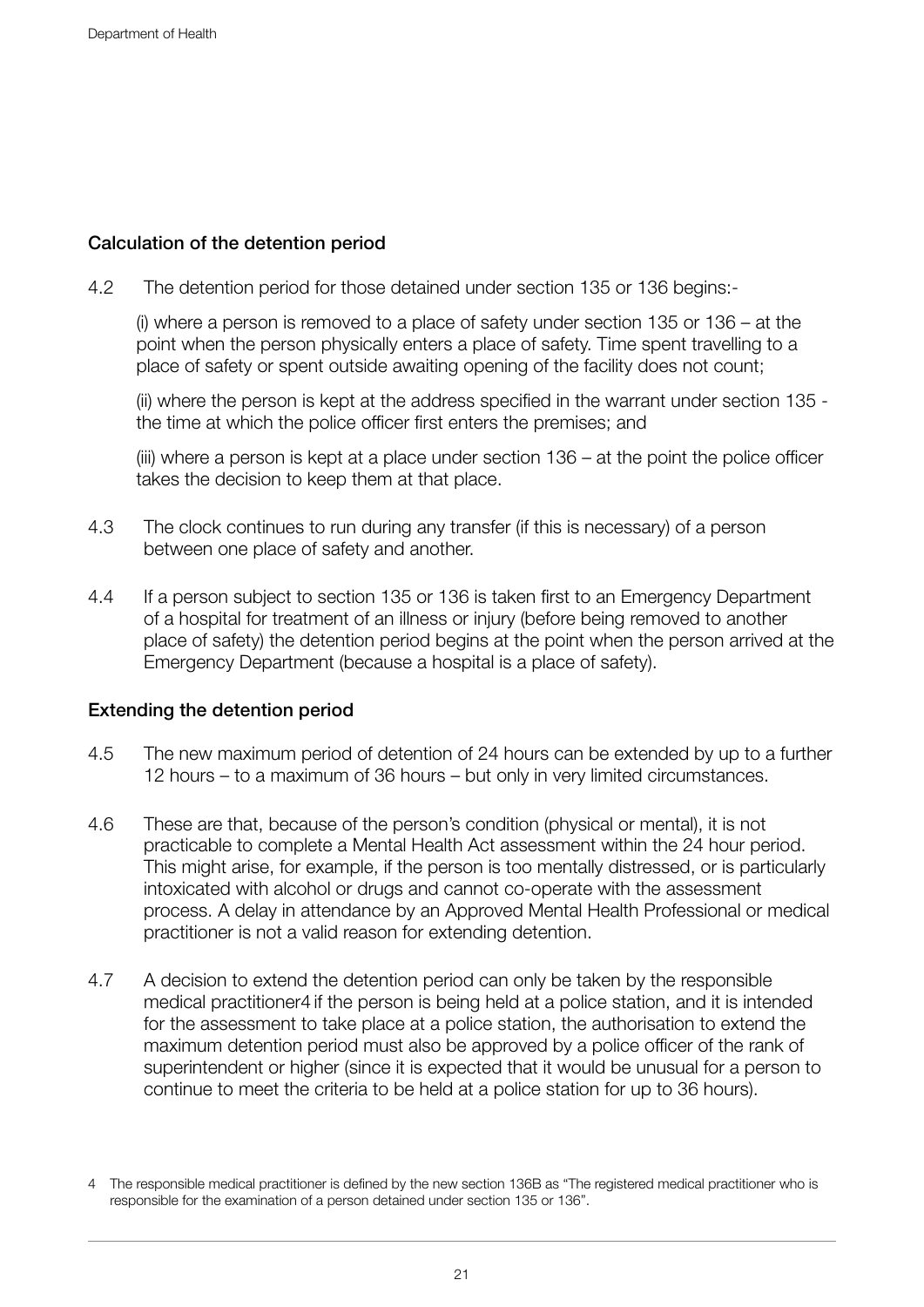4.8 The period of detention needs to be accurately calculated, recorded and communicated between agencies, particularly where they 'hand over' responsibility for the care of that person, since the clock continues to run during any transfer.

### Retaking a person who escapes – section 138

- 4.9 Section 138 deals with powers to retake a person subject to section 135 or 136 who escapes from custody. Section 138(3) previously made provision that the power to retake a person who escaped while being taken to or detained in a place of safety under sections 135 or 136 of the Act could not apply after the expiration of 72 hours from the time of the escape, or period for which (s)he was liable to be detained, whichever expired first. This was in line with the time periods for which a person could previously be detained under sections 135 or 136 for the purposes of an assessment.
- 4.10 Given the reduction in the usual maximum time for which a person may now be detained under section 135 or 136 to 24 hours, the timescales in section 138 have been reduced accordingly. Amendments to section 138(3) provide:

(i) Escape during removal to a place of safety

Where a person escapes in the course of being removed to a place of safety under section 135(1) or 136 (1) (s)he may not be retaken under this provision after a period of 24 hours has expired from the time of that escape.

(ii) Escape from a place of safety

Where a person escapes after arrival at a place of safety, (s)he may not be retaken under this provision after the maximum time that they could have been detained in that place. In most cases that will be a total period of 24 hours but account also needs to be taken of any extension to that period (up to a maximum of 12 hours), where this has already been authorised by the medical practitioner under section 136B, at the point of any escape.

- 4.11 By way of examples:
	- If a person is detained under section 136(1) at 10:30 and escapes while being transported to the place of safety at 11:30 (s)he may be retaken up to but not beyond 11:30 the following day.
	- If a person is taken to a place of safety and escapes after being there for three hours - and no extension to the 24 hour period has been authorised at that stage - (s)he may be retaken under these provisions within the following 21 hours but not beyond that period.
	- If a person has been at a place of safety for 20 hours and a medical practitioner has authorised a further period of detention of 6 hours, and the person then escapes, (s)he may be retaken under these provisions within the following 10 hours, but not beyond that period.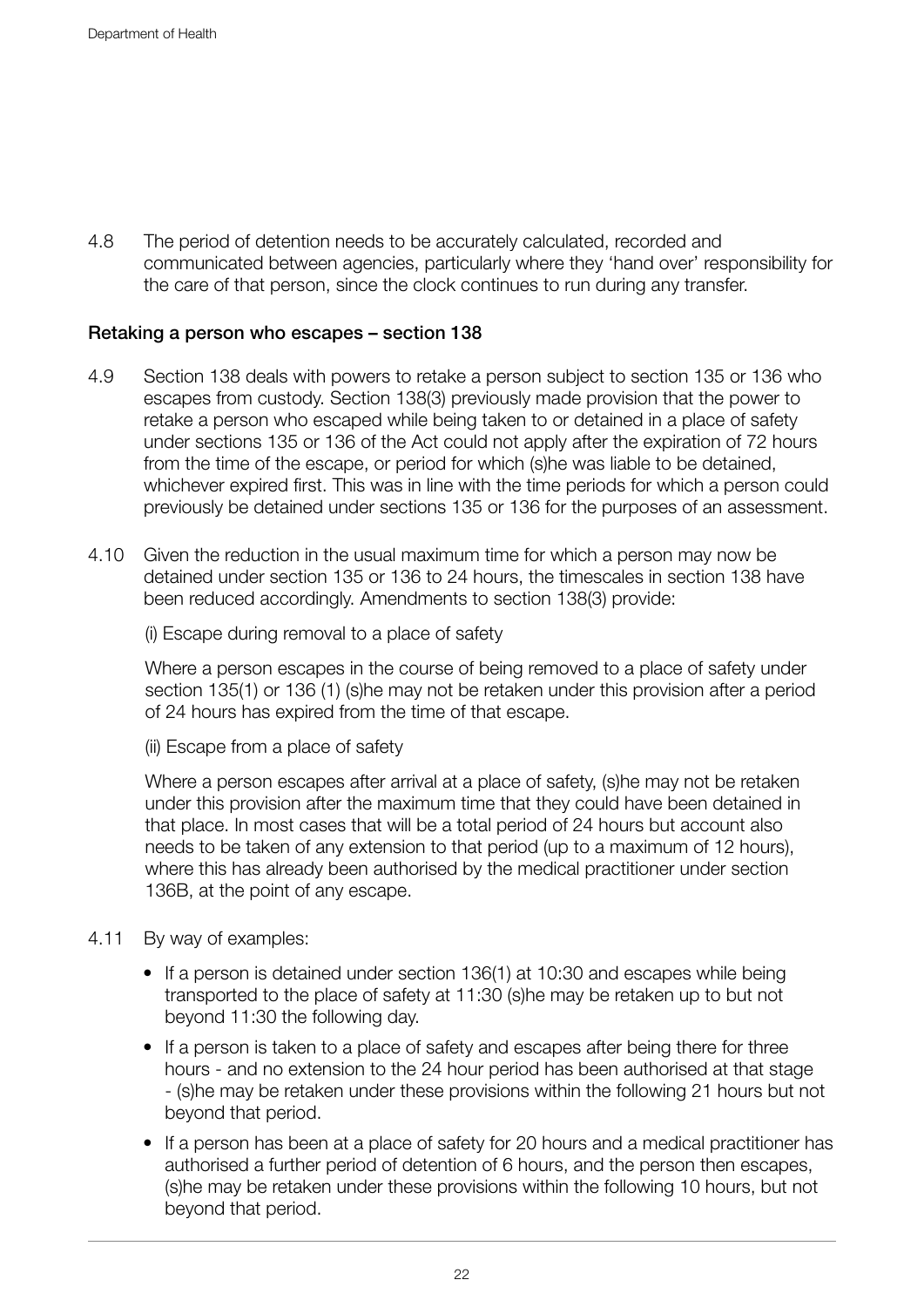### Safe management of people detained at places of safety

4.12 In some cases a person being detained under section 135 or section 136 may display violent behaviour, or threaten to do so. Health and policing professionals already work successfully together in many instances to manage such situations safely and this partnership working should be supported through local agreements.

### Managing safety at health based places of safety

- 4.13 As Chapter 3 sets out, a police station can only be used as a place of safety for an adult in the limited circumstances set out in the Regulations. Where a person displays verbal aggression or is inebriated and uncoordinated, for example, which does not in itself satisfy the conditions for use of a police station, the person will need to be managed in a place of safety other than a police station.
- 4.14 In some cases, it may be pragmatic for police officers to support health professionals by working with them to help ensure that the person is safely admitted to the health based place of safety (after which police officers should be able to leave the facility to resume other duties). Such joint working should be subject to locally agreed protocols with all parties clear about their respective roles (informed by the nationally agreed Memorandum of Understanding on police attendance at mental health settings – see details at Chapter 6).

### Managing safety at "other suitable places"

- 4.15 It is envisaged that the use of contingency or ad-hoc places of safety such as those provided by community or voluntary groups, or the use of private dwellings domestic dwellings – will be a relatively rare occurrence. The suitability of such a place will depend to a large extent on the condition and behaviour of the person.
- 4.16 Nevertheless, in such cases the police officer, health professional (if involved) and, where appropriate, the person responsible for managing a place, will need to determine what support or contingency would be needed to keep the person safely at that place pending the Mental Health Act assessment, including what to do if behaviour suddenly changes.

### Managing safety and welfare at police stations

4.17 During the person's period of detention at the police station, the custody officer will remain responsible for 'booking-in' the person and overseeing their period of detention in accordance with the Policing and Criminal Evidence Act 1986, PACE Code C, as well as the additional safeguards set out by regulations 4 to 7 of the Mental Health Act 1983 (Places of Safety) Regulations 2017.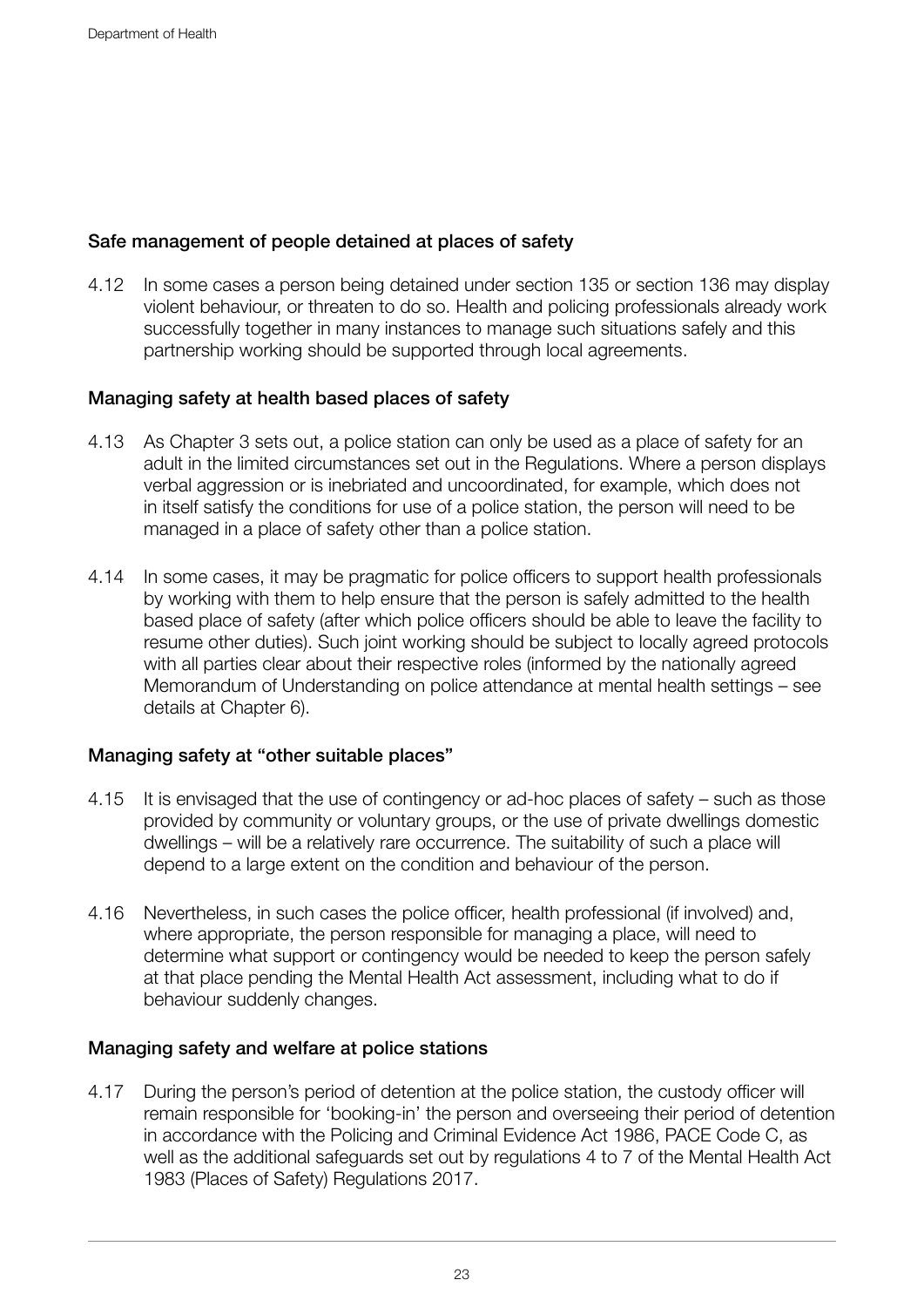- 4.18 Regulation 4(1)(b) requires the custody officer to ensure that a healthcare professional is present and available to the detained person throughout the duration of their time at the police station, so far as reasonably practicable. It is envisaged that relatively short periods in which the healthcare professional is dealing with another person or on a short comfort break would not of themselves breach the condition. If the healthcare professional were unexpectedly unavailable (for example if taken ill or having been injured) it might be deemed reasonable to wait for a short period for an on-call healthcare professional to arrive to continue the cover.
- 4.19 At all times the custody officer retains overarching responsibility to ensure the wellbeing of the person being detained and to make any arrangements they deemed necessary for their care, including transfer (see below). While accessible healthcare is an important safeguard it remains the case that police stations are not the preferred environment for someone believed to be suffering from a mental disorder and nothing in the 2017 Regulations overrides provisions in PACE Code C on the custody officer sending for an ambulance or referring the person to a hospital for emergency treatment if deemed necessary.
- 4.20 Regulation 4(1)(a) requires the custody officer to ensure that a healthcare professional check the welfare of the detained person at least every half hour and that any appropriate action be taken for their treatment and care. The details of these checks should be recorded.
- 4.21 Regulation 5(1) requires the custody officer to review, at least hourly, whether the circumstances in regulation 2(1)(a)(i) and (ii) continue to exist – namely that their behaviour poses an imminent risk of serious injury or death to themselves or others, and that because of that risk no place of safety other than a police station in the relevant police area can reasonably be expected to detain them. This will require an assessment of whether the person's behaviour has moderated to the point where they could now be safely managed in another (preferably health based) place of safety. Such a judgement should also include an assessment of whether the person's behaviour would pose the imminent risk were it not for the fact that they were in a police station. This is to avoid a person being shuttled back and forth between places of safety because of changes in behaviour.
- 4.22 When making this assessment the custody officer must, where this is practicable, consult the healthcare professional who carried out the most recent of the half-hourly welfare checks. Situations in which such consultation may not be practicable include where the health professional is dealing with another detainee, or is temporarily absent or unavailable, or where there has been a shift change in health staff. The consultation is likely to include whether the act of transferring a person who now appears calm and compliant is likely to trigger a recurrence of previously agitated behaviour, and whether a transfer would involve a delay in conducting a mental health assessment.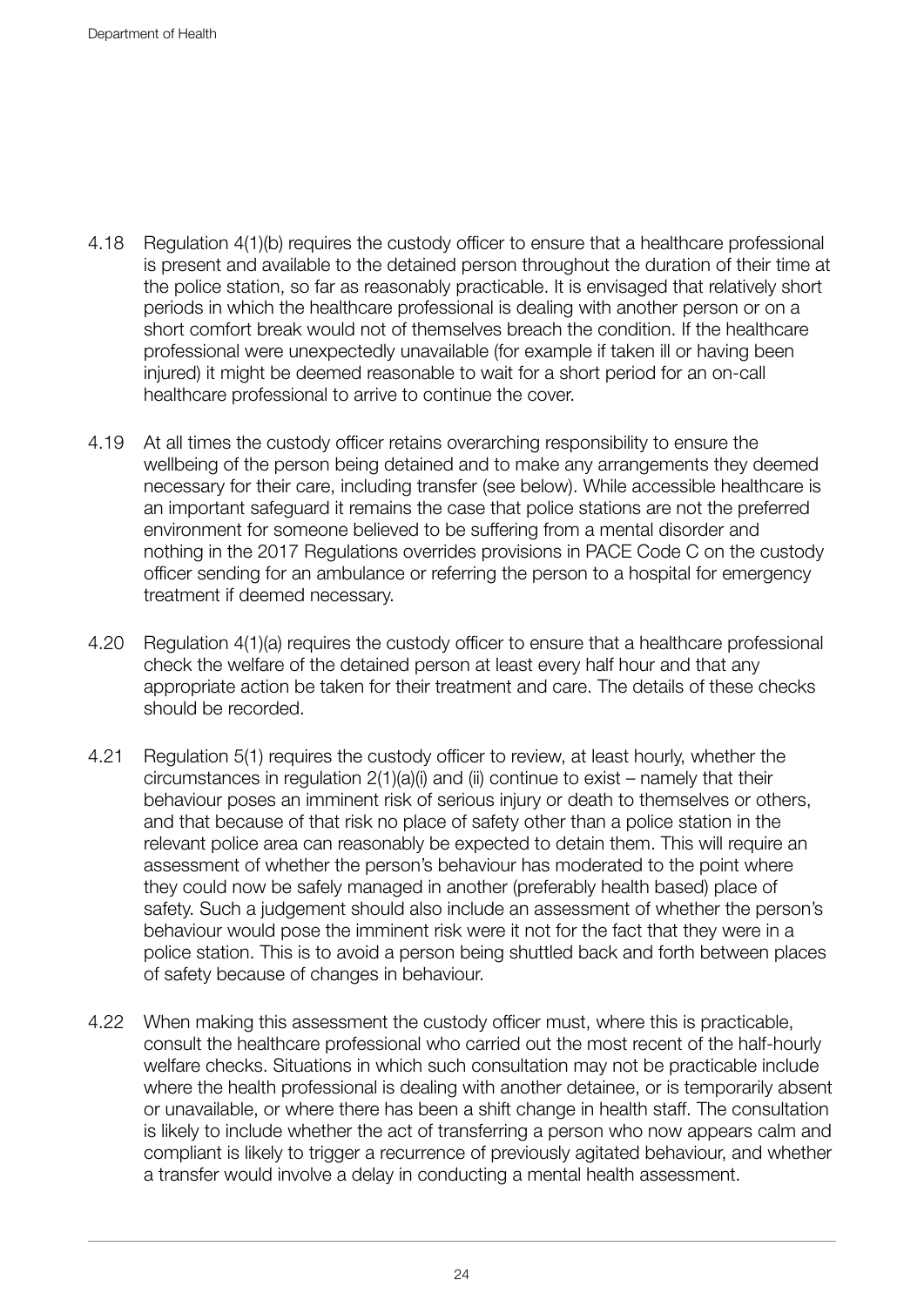- 4.23 Regulation 6 provides that the interval at which the custody officer reviews the person's continued detention at the police station – as required by regulation 5 – may be extended to no less than once every three hours if the person is sleeping, and provided that the healthcare professional carrying out the 30 minute checks has not identified any risk that would require them to be woken more frequently. This provision is intended to promote the person's welfare where a period of rest may assist in calming previously volatile behaviour and help recovery. However, a custody officer can wake a person within the maximum three-hour time period for the purposes of assessing whether the conditions for use of the police station continue to be met.
- 4.24 The regular half-hourly welfare checks required by regulation 4(1)(a) (and described above) must continue during this period. The healthcare professional should assess whether the person is genuinely sleeping, whether such a period of sleep may be beneficial, or whether apparent sleep may be masking other physical symptoms such as a fit or unconsciousness and for which urgent medical attention will be required. The healthcare professional should determine whether it is necessary to wake a person who is sleeping during this period for the purposes of checking or ensuring their welfare. A decision to wake a person may trigger a further behavioural review by the custody officer, depending on timings.
- 4.25 Regulations 4 and 5 both require a minimum frequency of reviews which must be conducted. This does not prevent checks and monitoring from being carried out more frequently or indeed on a constant basis, if that is deemed appropriate locally.
- 4.26 The Regulations require a custody officer to arrange for a person to be taken to another place of safety in certain circumstances, namely:
	- if either the requirement that a welfare check be carried out at least every half hour, or that (so far as practicable) a healthcare professional be present and available throughout the detention are not met – the person must be taken to another place of safety; or
	- if the criteria for using the police station as a place of safety (behaviour poses imminent risk of serious injury or death, and no place of safety in the relevant area other than a police station can be reasonably expected to detain person) no longer exist – the person must be taken to another place of safety that is not a police station.
- 4.27 Regulation 7 provides for an exception to the above requirements to transfer the person to another place of safety, if arrangements have been made for a mental health assessment to take place at the police station and postponing the assessment would cause distress to the person. This is most likely where the Approved Mental Health Professional is known to be en route and the assessment is likely to commence within a few hours at most, and where transferring the person to another place of safety would be likely to take longer than for the healthcare professional to arrive at the police station.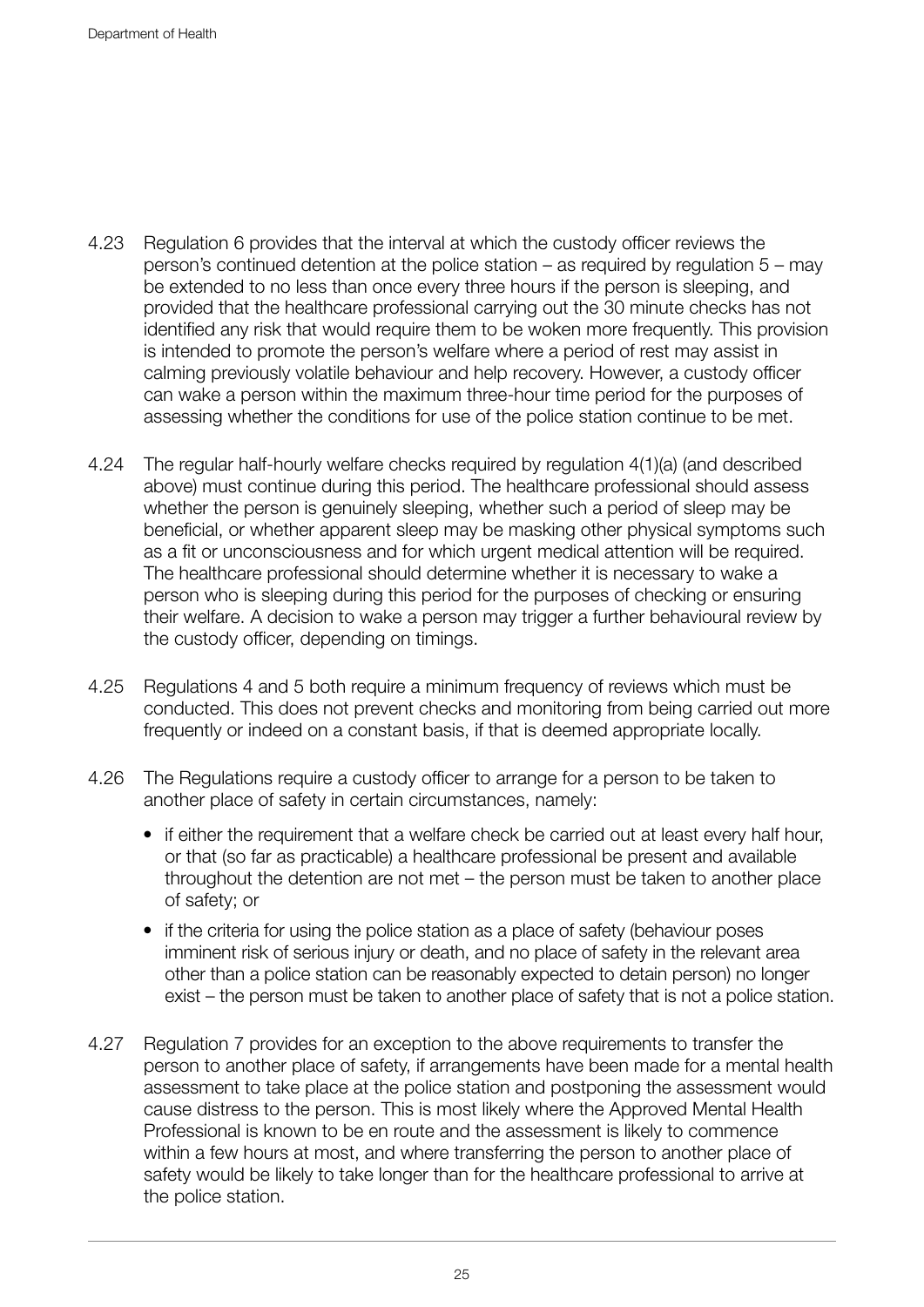4.28 Local partners should establish effective liaison arrangements so that a transfer from a police station to another place of safety will be accomplished as smoothly as possible. In particular, it will be important to avoid undue delays in admission to another place of safety so as to minimise additional stress on the person detained. It will also be essential to ensure that the Approved Mental Health Professional and doctor contacted to conduct an assessment know of any change of venue.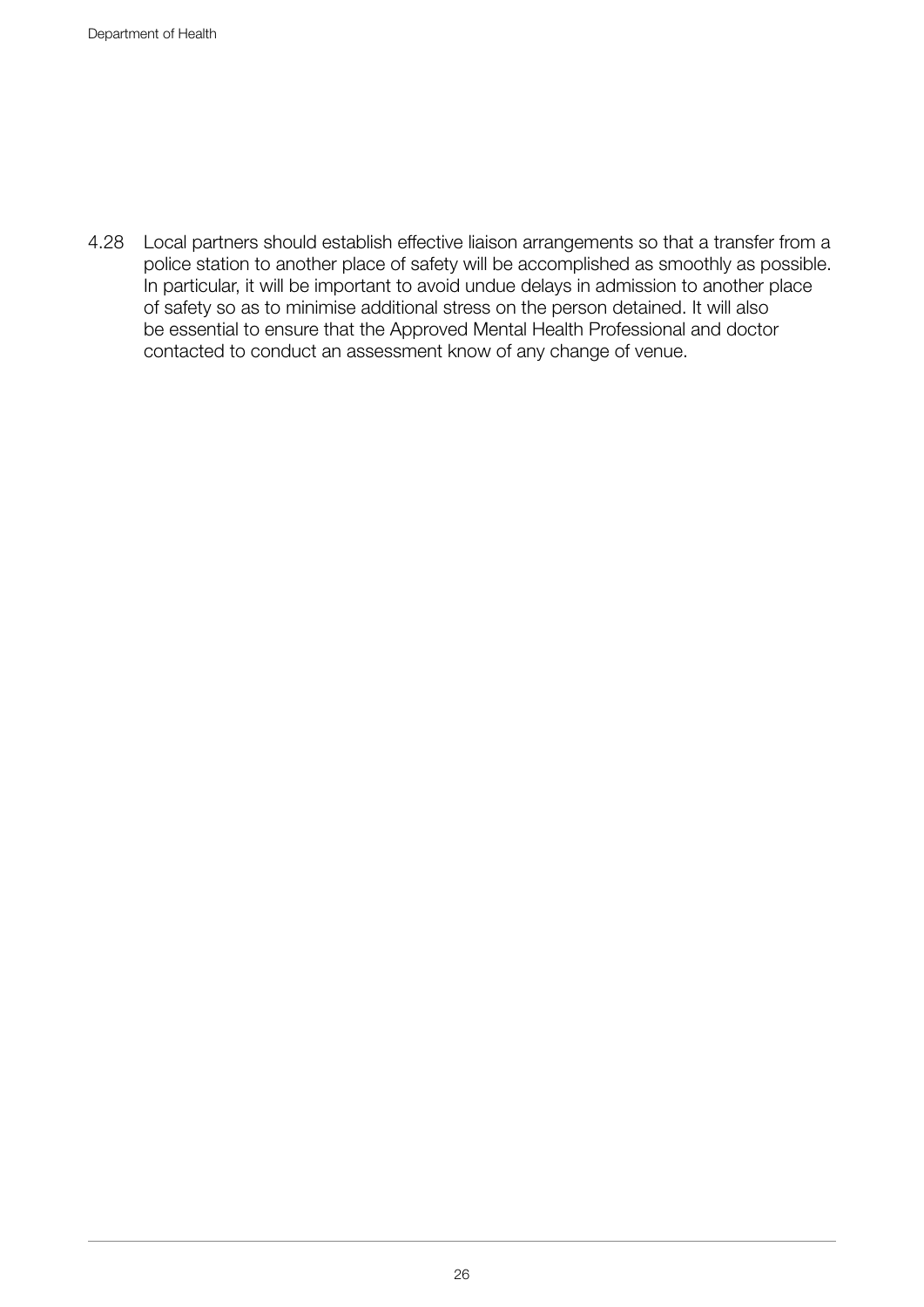## 5. Supporting monitoring and reviewing the changes

This section suggests some additional issue that steps that health, policing and other partners may wish to consider for implementing and monitoring the changes in their local area.

### Considerations for local partnerships

- 5.1 The impact of the changes is likely to vary across organisations and from geographical area to area – depending on previous practice. Local Crisis Care Concordat Partnerships, in which all relevant organisations are represented, are likely to provide the most appropriate forum for ensuring smooth implementation in many areas.
- 5.2 It is recommended that local partners make full use of available local and national data to assess current and potential future demand on different parts of the system as a result of the changes.
- 5.3 Existing training courses should be reviewed where necessary to ensure that they reflect the legislative changes.
- 5.4 Local partners may wish to consider how best to monitor the impacts of the new legislative provisions and how to identify and resolve any early confusion or difficulties in operating any new protocols introduced.
- 5.5 Decisions in cases where the behaviour of a person experiencing a mental health crisis is particularly challenging will inevitably involve difficult judgements by all parties and will require close partnership working under pressure.
- 5.6 In revising local policies, partnerships may wish to strengthen local liaison and information systems relating to the availability and capabilities of their various places of safety to ensure that timely decisions can be taken on the appropriate place to use. Partnerships may also wish to consider whether it is necessary or advisable to establish processes for quickly resolving any potential situations where it has been decided that the person does not meet the conditions relating to the use of a police station as a place of safety, but staff at other places of safety are reluctant to admit the person on behavioural or other grounds.
- 5.7 In addition, given that the use of police stations is now prohibited for those under 18 years and restricted to the circumstances set out in the Regulations for adults, partners may wish to review and consider any learning from those cases where police stations are used as places of safety under the new provisions.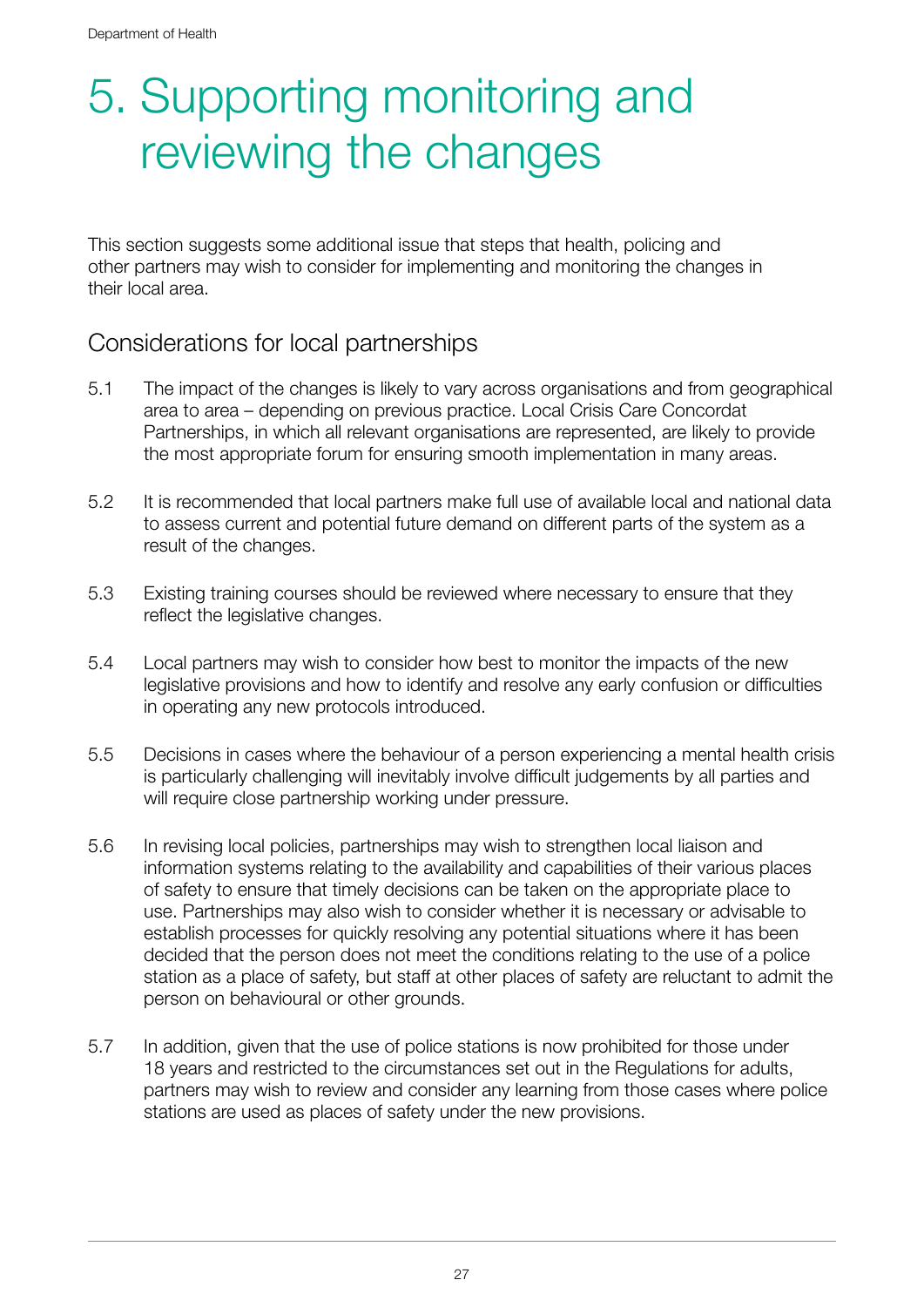### Considerations for national bodies

### Standard setting

- 5.8 There are a number of nationally set standards or published guidance, with a bearing on the operation of sections 135 and 136, which may need to be adapted to reflect the amendments. These include:
	- the Mental Health Act Code of Practice, Department of Health 2015
	- the Mental Health Crisis Care Concordat, HM Government, 2014
	- the Mental Health Crisis Care Concordat, Welsh Government and Partners
	- the Mental Health Act 1983 Code of Practice for Wales (2016); and
	- the College of Policing Approved Professional Practice on Mental ill health and learning disabilities.
- 5.9 Links to these (and other) relevant publications are provided at section 6.

### Regulatory bodies

5.10 Regulatory and investigatory bodies with an interest in the activities and performance of local agencies with responsibilities around section 135 and 136 (including for example the Care Quality Commission, Healthcare Inspectorate Wales, Her Majesty's Inspectorate of Constabulary, Independent Police Complaints Commission, NHS Protect) will take account of the legislative changes in future inspection processes or investigations.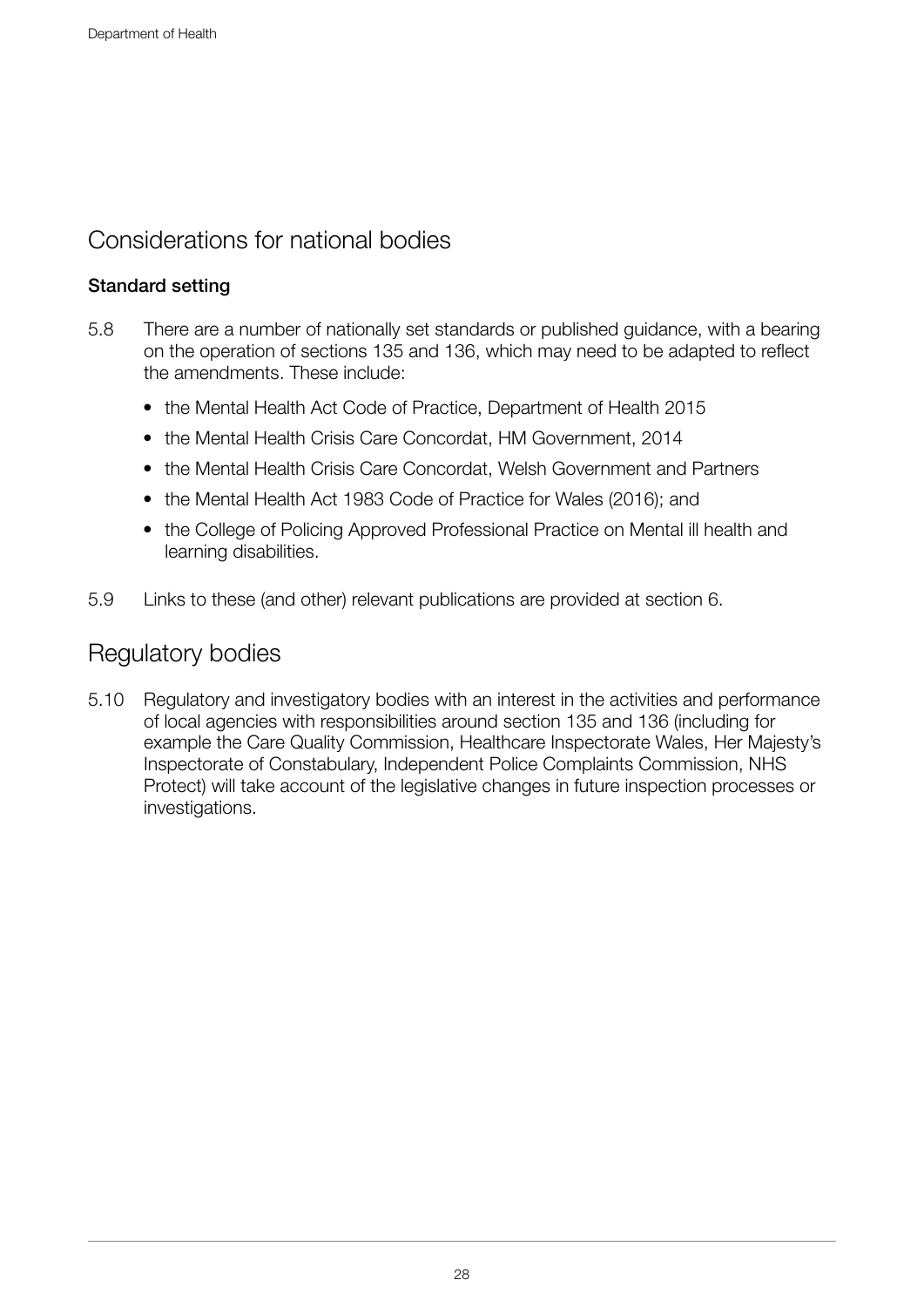## 6. Related material

Please note: The materials and associated links listed here are current as at the date of the publication of this guidance, in October 2017.

### 6.1 Relevant legislation

The amendments to sections 135, 136 and 138 of the Mental Health Act 1983, made by the Policing and Crime Act 2017, Part 4, Chapter 4 "Powers under the Mental Health Act" [http://](http://www.legislation.gov.uk/ukpga/2017/3/part/4/chapter/4/enacted) [www.legislation.gov.uk/ukpga/2017/3/part/4/chapter/4/enacted](http://www.legislation.gov.uk/ukpga/2017/3/part/4/chapter/4/enacted)

Explanatory notes for the Policing and Crime Act 2017 (prepared by the Home Office to assist the reading of the 2017 Act) [http://www.legislation.gov.uk/ukpga/2017/3/pdfs/](http://www.legislation.gov.uk/ukpga/2017/3/pdfs/ukpgaen_20170003_en.pdf) [ukpgaen\\_20170003\\_en.pdf](http://www.legislation.gov.uk/ukpga/2017/3/pdfs/ukpgaen_20170003_en.pdf)

The Mental Health Act 1983 (Places of Safety) Regulations 2017 <http://www.legislation.gov.uk>

### 6.2 National standards and guidance

Mental Health Act 1983: Code of Practice (England) (January 2015) [https://www.gov.uk/](https://www.gov.uk/government/publications/code-of-practice-mental-health-act-1983) [government/publications/code-of-practice-mental-health-act-1983](https://www.gov.uk/government/publications/code-of-practice-mental-health-act-1983)

Mental Health Act 1983 Code of Practice for Wales (October 2016) [http://gov.wales/docs/](http://gov.wales/docs/dhss/publications/160920mentalacten.pdf) [dhss/publications/160920mentalacten.pdf](http://gov.wales/docs/dhss/publications/160920mentalacten.pdf)

Authorised Professional Practice (APP) Mental Ill Health and Learning Disabilities (October 2016) <https://www.app.college.police.uk/mental-health-index-2/#mental-health-detention>

PACE Code C 2017 (Requirements for the detention, treatment and questioning of suspects not related to terrorism in police custody) (February 2017) [https://www.gov.uk/government/](https://www.gov.uk/government/publications/pace-code-c-2017) [publications/pace-code-c-2017](https://www.gov.uk/government/publications/pace-code-c-2017)

Achieving Better Access to 24/7 Urgent and Emergency Mental Health Care (November 2016)

<https://www.england.nhs.uk/mental-health/resources/>

[http://www.rcpsych.ac.uk/workinpsychiatry/nccmh/mentalhealthcarepathways/](http://www.rcpsych.ac.uk/workinpsychiatry/nccmh/mentalhealthcarepathways/urgentandemergencycare.aspx) [urgentandemergencycare.aspx](http://www.rcpsych.ac.uk/workinpsychiatry/nccmh/mentalhealthcarepathways/urgentandemergencycare.aspx)

Standards on the use of Section 136 of the Mental Health Act 1983 (England and Wales) (July 2011)<http://www.rcpsych.ac.uk/files/pdfversion/CR159x.pdf>

Guidance for commissioners: service provision for Section 136 of the Mental Health Act 1983 (April 2013) [http://www.rcpsych.ac.uk/pdf/PS02\\_2013.pdf](http://www.rcpsych.ac.uk/pdf/PS02_2013.pdf)

Memorandum of Understanding – The Police Use of Restraint in Mental Health and Learning Disability Settings (January 2017) [http://www.college.police.uk/What-we-do/Support/](http://www.college.police.uk/What-we-do/Support/uniformed-policing-faculty/Documents/ERG_Final_Copy.pdf) [uniformed-policing-faculty/Documents/ERG\\_Final\\_Copy.pdf](http://www.college.police.uk/What-we-do/Support/uniformed-policing-faculty/Documents/ERG_Final_Copy.pdf)

Care Quality Commission: 'Right here, right now' (a national report looking at people's experiences of help, care and support during a mental health crisis) (June 2015) [https://www.](https://www.cqc.org.uk/sites/default/files/20150611_righthere_mhcrisiscare_summary_3.pdf) [cqc.org.uk/sites/default/files/20150611\\_righthere\\_mhcrisiscare\\_summary\\_3.pdf](https://www.cqc.org.uk/sites/default/files/20150611_righthere_mhcrisiscare_summary_3.pdf)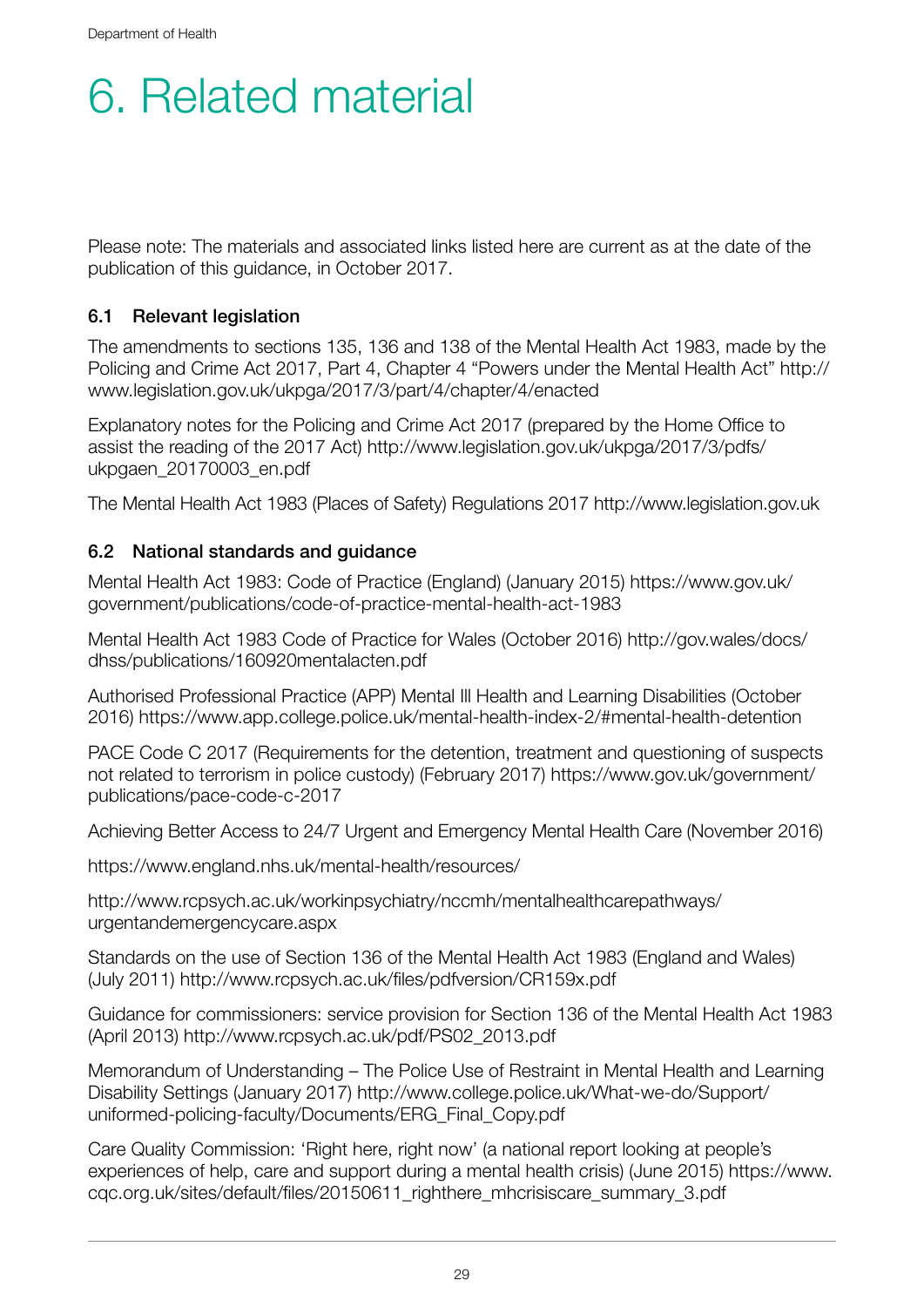### 6.3 National data sources

Inpatients formally detained in hospitals under the Mental Health Act 1983 and patients subject to Supervised Community Treatment: 2015/16, Annual figures (October 2016)

<https://digital.nhs.uk/catalogue/PUB22571>

Detentions under the Mental Health Act (1983): police powers and procedures year ending 31 March 2017. [https://www.gov.uk/government/statistics/police-powers-and-procedures](https://www.gov.uk/government/statistics/police-powers-and-procedures-england-and-wales-year-ending-31-march-2017)[england-and-wales-year-ending-31-march-2017](https://www.gov.uk/government/statistics/police-powers-and-procedures-england-and-wales-year-ending-31-march-2017)

 Mental Health Five Year Forward View Dashboard (September 2017) [https://www.england.](https://www.england.nhs.uk/mental-health/taskforce/imp/mh-dashboard/) [nhs.uk/mental-health/taskforce/imp/mh-dashboard/](https://www.england.nhs.uk/mental-health/taskforce/imp/mh-dashboard/)

Care Quality Commission: 'A safer place to be' (findings from a survey of health-based places of safety for people detained under section 136 of the Mental Health Act) (October 2014) <http://www.cqc.org.uk/publications/themed-work/safer-place-be>

### 6.4 Other materials

Review of the operation of Sections 135 and 136 of the Mental Health Act (April 2014) [https://www.gov.uk/government/consultations/review-of-the-operation-of-sections-135-and-](https://www.gov.uk/government/consultations/review-of-the-operation-of-sections-135-and-136-of-the-mental-health-act)[136-of-the-mental-health-act](https://www.gov.uk/government/consultations/review-of-the-operation-of-sections-135-and-136-of-the-mental-health-act)

Alternative place of safety: West Sussex pilot evaluation 2015 (October 2015)

[https://www.gov.uk/government/publications/alternative-place-of-safety-west-sussex-pilot](https://www.gov.uk/government/publications/alternative-place-of-safety-west-sussex-pilot-evaluation-2015)[evaluation-2015](https://www.gov.uk/government/publications/alternative-place-of-safety-west-sussex-pilot-evaluation-2015)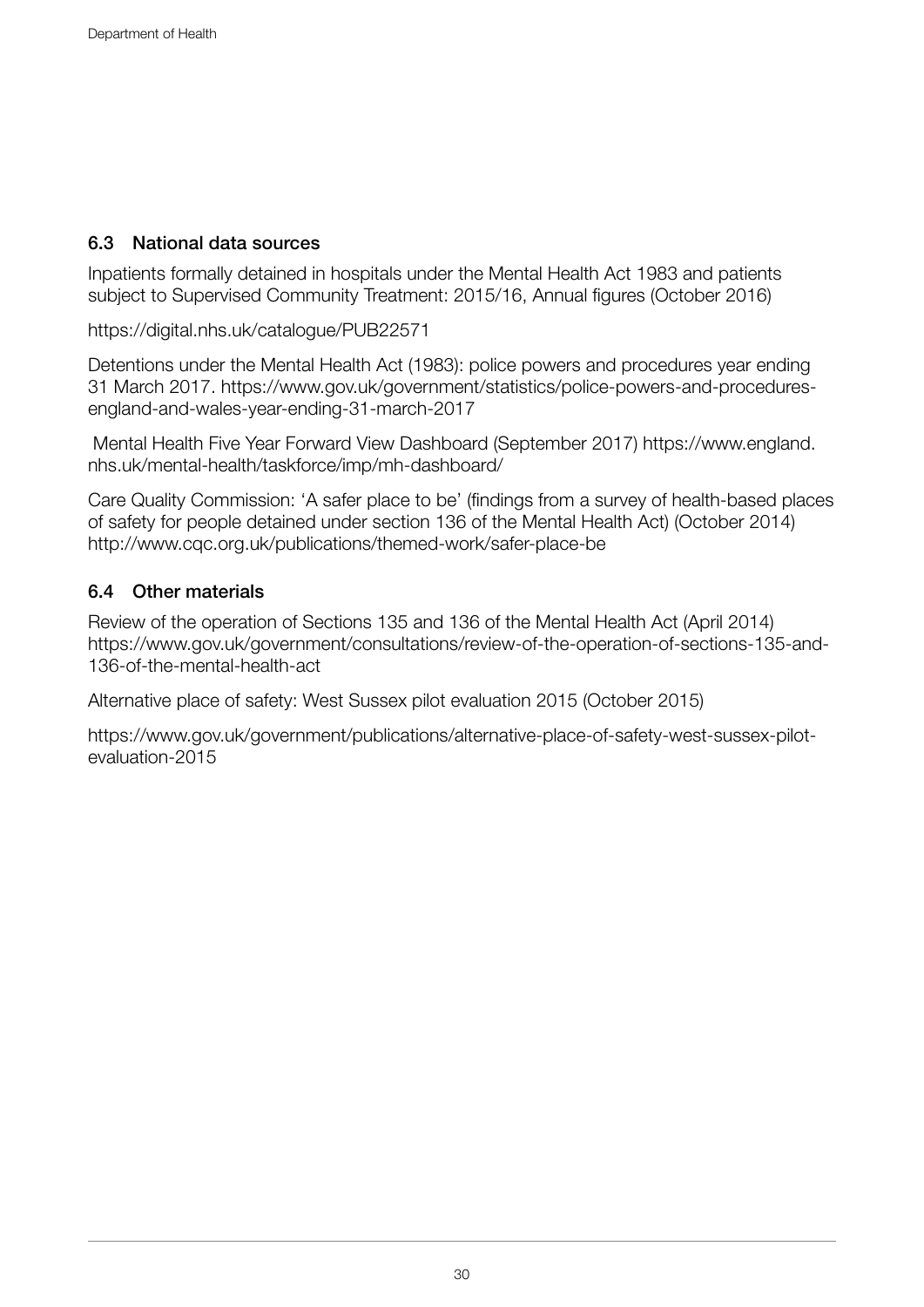

### Advice on transition to the amended legislation

### Transitional provisions in the legislation

The changes to the police powers and places of safety provisions in the 1983 Act and the Regulations limiting the use of police stations as places of safety come into force at 00:00 on 11 December 2017.

The changes do not apply to cases in train at 00:00 hours on 11 December 2017 by virtue of saving provisions in the Policing and Crime Act 2017 (Commencement No. 4 and Saving Provisions) Regulations 2017. Consequently, the changes do not apply where:

(a) The warrant authorising a person's removal under section 135 was issued at or before 23:59 on 10 December 2017; or

(b) the removal of the person to a place of safety under section 136 started on or before 23:59 on 10 December 2017.

For example:

- if a section 135 warrant is issued at 18:35 on 10 December, but the police officer does not start to remove the person to a place of safety until 01:15 hours on 11 December, the person will be subject to the old regime (i.e. the changes will not apply);
- if a police officer starts to remove a person to a place of safety under section 136 at 23:30 hours on 10 December, no matter when that person arrives at the place of safety, he or she will be subject to the old regime (i.e the changes will not apply);
- if a person escapes while being removed to a place of safety under section 136 at 23:10 hours on 10 December, and is retaken at 05:00 hours on 11 December 2017, he or she will be subject to the old regime (i.e. the changes will not apply).

### Considerations for policing and health partners

As a consequence, there will be an overlap period of up to three days following 00:00 on 11 December 2017 within which some people detained under the 1983 Act will be subject to the pre-commencement provisions (old regime), while others will be subject to the post-commencement provisions (new regime) (and thus subject to different procedures).

The most critical changes for which there is potential for two different systems to be operating in parallel in the overlap period are:

- the coming into effect of a ban on the use of police stations as places of safety in the case of children under 18 years of age;
- restrictions on the circumstances in which police cells can be used as places of safety for adults; and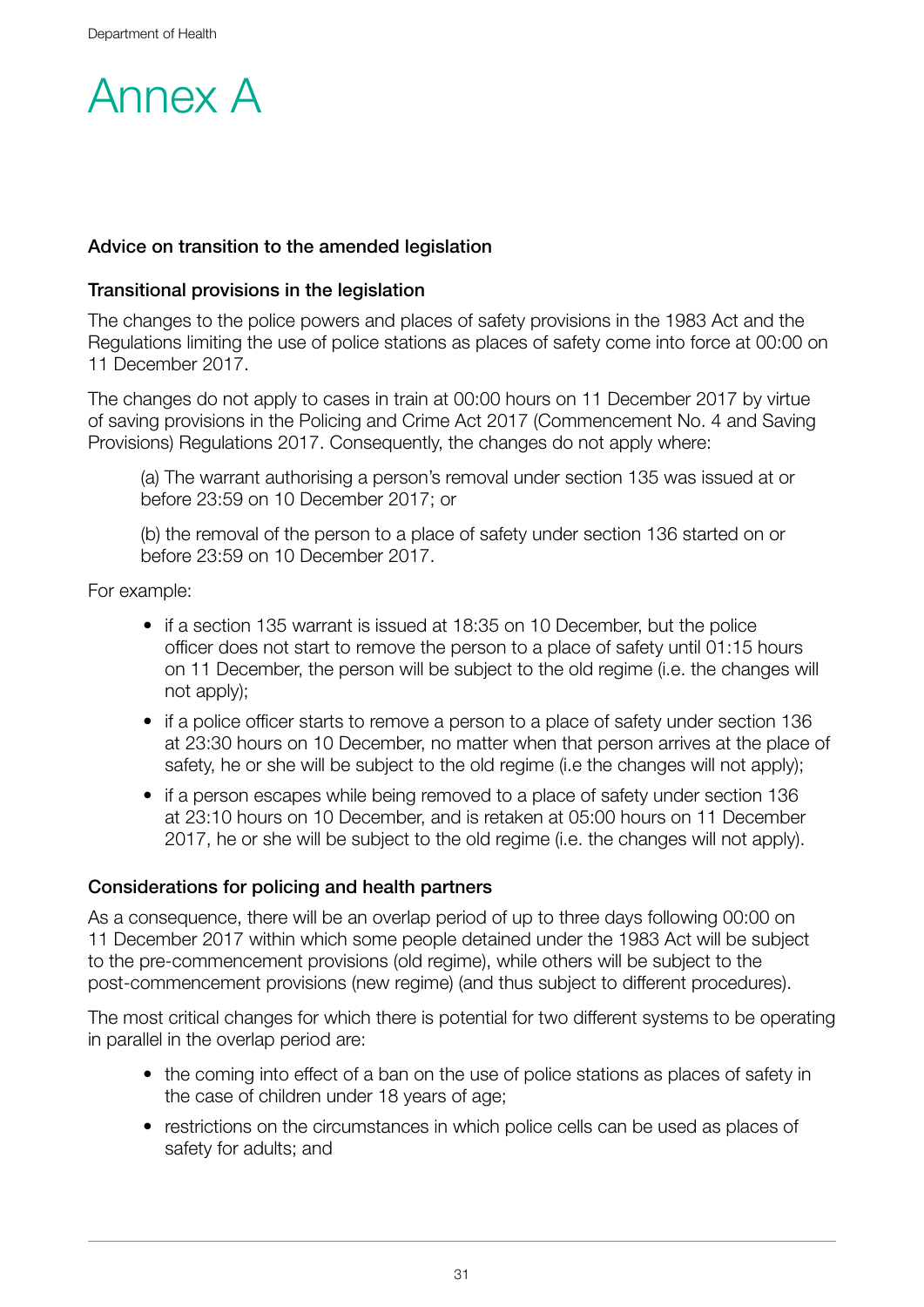• a reduction in the period for which people can be detained under the provisions from 72 to 24 hours (subject to a 12 hour extension authorised by a registered medical practitioner, where necessary given the person's condition).

### Managing cases around the transition period

It will be critical that during the transitional period, that local agencies are very clear during any handover of individuals subject to the section 135 or 136 provisions whether the preor post-commencement provisions apply (influencing detention times etc.), and that clear records are kept on these issues.